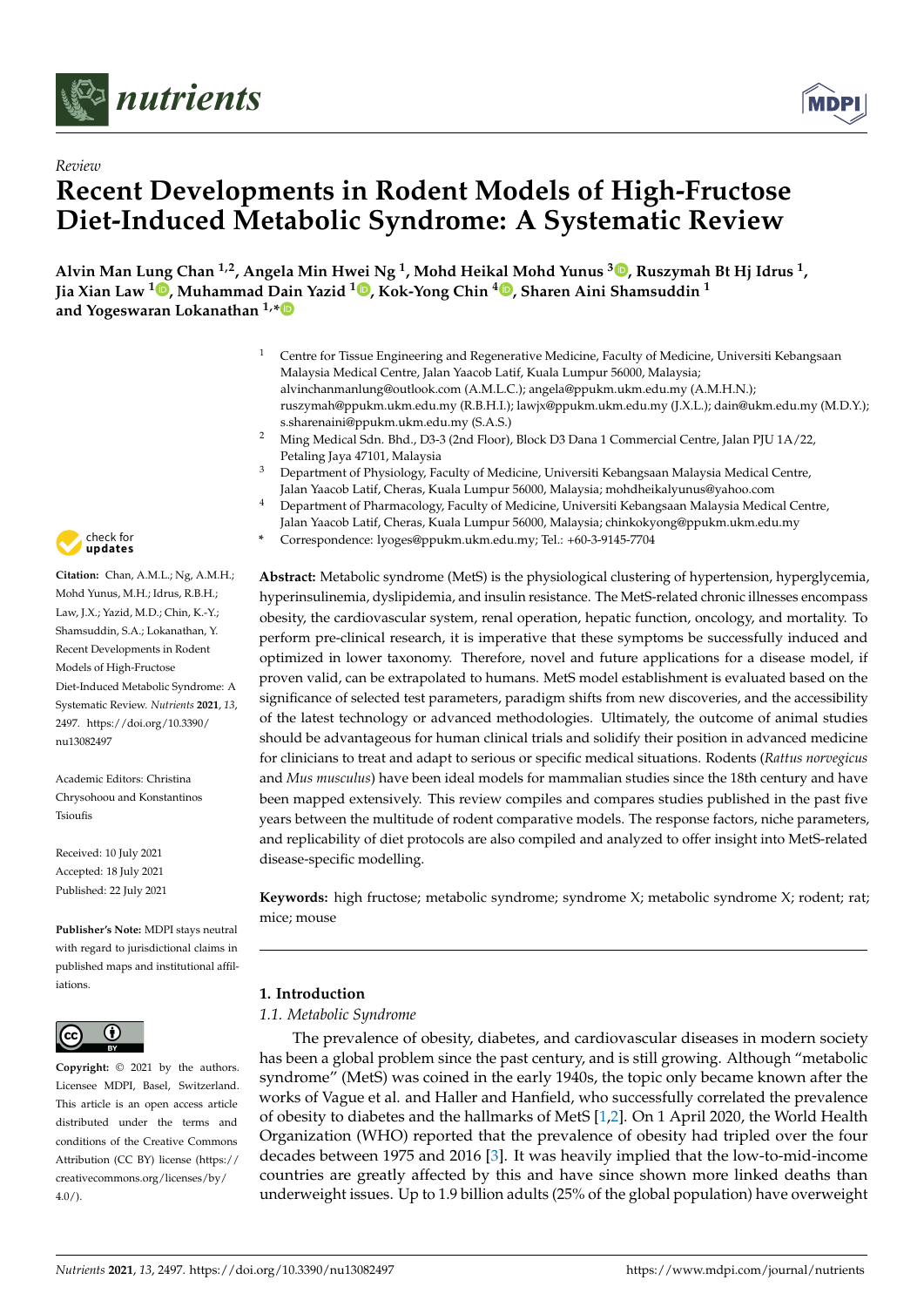problems. Higher and no variations between males (39%) and females (40%) have been reported. In the same year, the International Diabetes Federation (IDF) also reported that 223 million adults aged 20–79 years have diabetes [\[4\]](#page-18-3). This projection is expected to peak at 700 million by 2044. Both organizations have also confirmed that the prevalence of obesity and diabetes has increased in children or adolescents, which is a major concern.

MetS is the phenomenon of accumulated symptoms that complementarily and progressively deteriorate the person's wellbeing. The contributing factors may vary between each person's exposure (environmental) or susceptibility because of hereditary (genetics) traits. Among the MetS contributors are unhealthy habits, sedentary lifestyle, poor diet choices, family history, socioeconomic status, and education [\[5\]](#page-18-4). Habits such as excessive alcohol consumption can cause hepatic dysfunction from the constant liver output of detoxifying metabolites. Smoking and narcotics are also common habits that deteriorate pulmonary and cardiac functions. A sedentary lifestyle is the privilege of access to advanced technology and entertainment that involves less physical stress and engagement. This drives the manifestation of obesity and the lack of mitochondrial stimulus for efficient energy production. By far, poor diet choices are the greatest contributor to MetS of the 21st century [\[3\]](#page-18-2). Previous correlations of the socioeconomic relationship of a person's income to obesity have shifted greatly, as recent findings show larger statistics in low-to-mid-income populations. The ease of accessibility to cheaper and hypercaloric diets driven by global franchises, as well as the incorporation of high salt, fat, and carbohydrate into traditional or commonly accessed foods, has seen to the growth of obesity. The traits of these nutritional imbalances can be defined as the Western diet phenomenon [\[6\]](#page-18-5). Conversely, the higher-income population has opted for a healthier and more organic lifestyle, which is not viable for the low-to-mid-income populations. Putting aside hereditary diseases such as type 1 diabetes, the role of genetics is less impactful, as it can be simplified as the person's susceptibility or tolerance of biochemical alterations. It is difficult to quantify the tolerance level, as it varies even among siblings, but can be controlled when a balanced diet and lifestyle are provided [\[7\]](#page-18-6). Lastly, education is better interpreted as self-awareness of healthy choices, habits, and the other factors as listed above. It is ultimately the person's discipline and restrained use of enriched resources to mitigate the effects of MetS.

The characteristics of MetS are high body mass index (BMI), hyperglycemia, hypertension, dyslipidemia, and insulin resistance. A joint interim statement from the IDF Task Force on Epidemiology and Prevention; National Heart, Lung, and Blood Institute; American Heart Association; World Heart Federation; International Atherosclerosis Society; and the International Association for the Study of Obesity states that a diagnosis of MetS is accepted if at least three of the five characteristics above are present  $[8]$ . A set of these conditions can lead to the development of major metabolic diseases such as cardiovascular diseases, type 2 diabetes, non-alcoholic fatty liver disease (NAFLD), osteoporosis, cancer, and death. Hence, the importance of studying MetS is to serve as a preliminary measure before the development of chronic disease. The present review was aimed at performing a qualitative analysis on the recent development of MetS in rodent models. It is intended to highlight the criteria for the successful establishment of an animal model of MetS. It is also aimed at compiling and comparing the test parameters for MetS and related diseases. Rodent models have been used extensively since the 18th century until today as the most preferred model for animal studies. Rodents are considerably easier to manage compared to larger mammalian families such as leporids, swine, equines, or primates. The selection of rodents is also driven by the ease of sourcing the animals; their lifespan, which is suited to the average study duration; and the complete mapping of their genetics and pathophysiological characteristics.

### *1.2. Fructose as a Dietary Choice*

The present review focuses on diet-induced obesity (DIO) for simulating the development of obesity as a result of poor diet and lifestyle choices. One hallmark of DIO is the exaggerated incorporation of sugar, fat, and salt in the diet. References thereof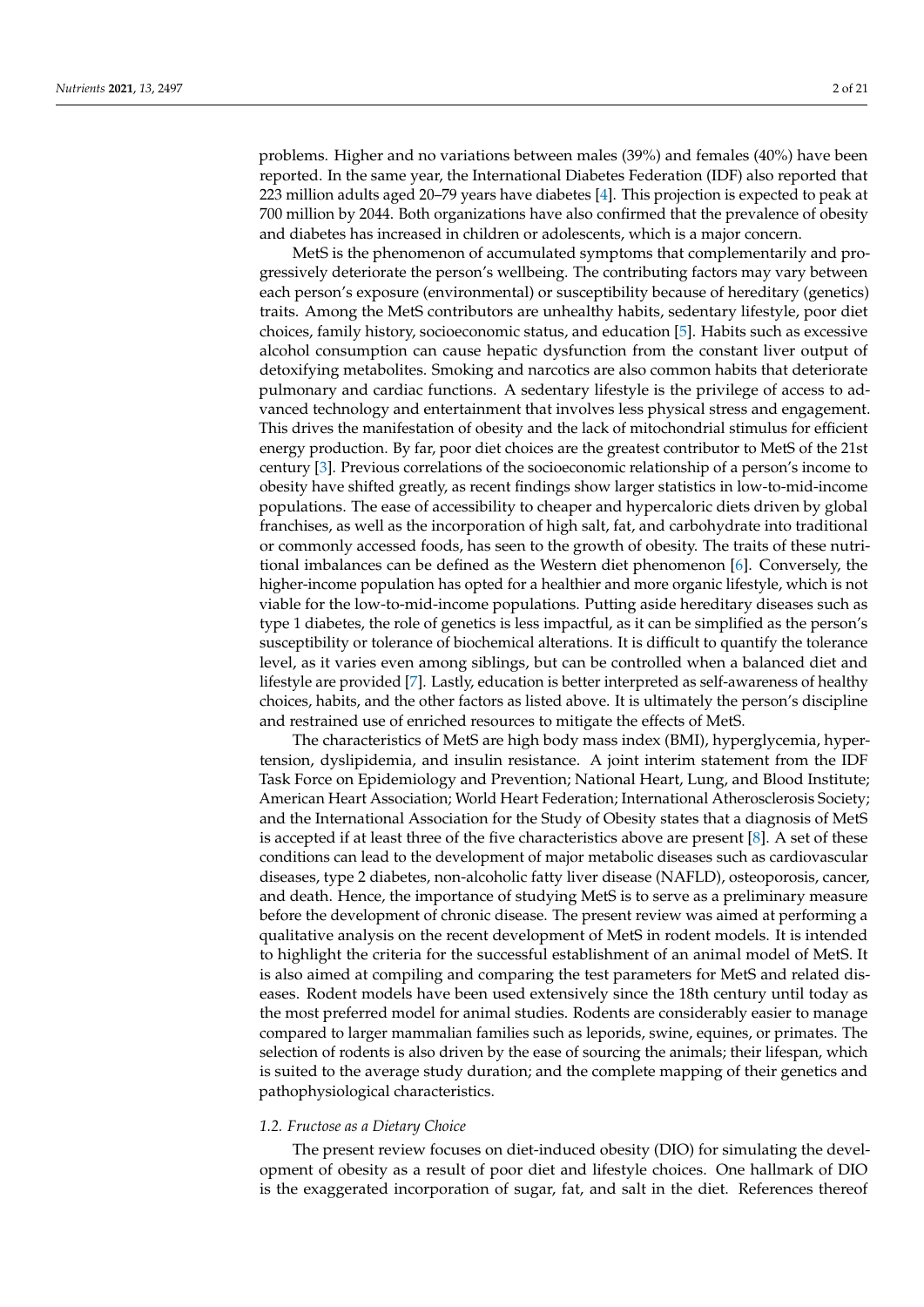are known as Western diets, introduced from regions that actively encourage chemical additives in processed foods, fast food franchises, and carbonated sugary beverages [\[9\]](#page-18-8). For example, the incorporation of fructose in beverages and processed food has been noticeably increasing. This popularization stems from fructose yielding a sweeter flavor, and it is most often added supplementary to generic sugar, i.e., sucrose, which is itself a disaccharide compound of glucose and fructose [\[10–](#page-18-9)[12\]](#page-18-10). Fructose is one of three common sugars (monosaccharides) but is not directly processed in most metabolic processes such as energy (ATP) generation. Instead, fructose aids liver synthesis of glycogen molecules through a series of steps that overlaps with gluconeogenesis. In the context of MetS, fructose enhances the synthesis of triglycerides (TGL) from glycerol and fatty acid (FA) formation. Subsequently, TGL is stored as fat until a depletion of deposited glucose triggers a negative feedback. However, as glucose scarcity is less probable, the metabolized fructose is deemed in excess and is stored principally as fat. Evidence has been presented indicating that fructose bears similarity to narcotics, enabling unhealthy compulsion and downstream hyperphagia [\[9,](#page-18-8)[13,](#page-18-11)[14\]](#page-18-12). In this context, high fructose consumption is associated with MetS prevalence.

## *1.3. Fructolysis*

The machination of fructolysis begins through the diffusion of fructose by the transporter GLUT5 in a concentration-dependent manner. Aided by GLUT2, it crosses the intestinal lumen walls to exit to the bloodstream. As blood courses throughout the body, the fructose is bound by the GLUT2 transporters of the liver [\[11](#page-18-13)[,15](#page-18-14)[,16\]](#page-18-15). Therein, fructokinase catalyzes fructose into fructose-1-phosphate (F1P). In turn, F1P is cleaved by aldolase B into dihydroxyacetone phosphate (DHAP) and glyceraldehyde (Figure [1\)](#page-3-0). Subsequently, DHAP is converted into glyceraldehyde-3-phosphate (G3P), pyruvate, acetyl-CoA, and FA molecules. Meanwhile, glyceraldehyde is first converted into glycerol, then glycerol-3 phosphate (Gro3P). Finally, TGL is formed following Gro3P and FA esterification. TGL and FA are both released into the bloodstream, contributing to dyslipidemia, which is defined as abnormal lipid levels in the blood [\[17](#page-18-16)[,18\]](#page-19-0).

Between the course of pyruvate conversion to acetyl-CoA, citrate,  $CO<sub>2</sub>$ , and ATP molecules are released. Citrate and ATP act on the phosphofructokinase (PFK) enzyme (of the glycolysis mechanism), responsible for phosphorylating fructose-6-phosphate (F6P) into fructose-1,6-bisphosphate (FBP). ATP activates PFK to stimulate functions while citrate inhibits it via the PFK affinity for ATP binding. The pathway of fructolysis is able to circumvent this crucial regulatory process, which is a devastating concern since there are absent or minimal downstream homeostatic mechanisms that are able to reverse or attenuate said impact [\[9–](#page-18-8)[11,](#page-18-13)[14,](#page-18-12)[15\]](#page-18-14). Thus, its effects widely impact many physiological systems, with potentiating acute to chronic levels of damage.

As mentioned above, the primary product of fructolysis is TGL. Among the eventual outcomes of metabolic disorders, the damage would likely stem from the organs responsible for blood circulation and filtration. Hence, the liver, kidney, pancreas, and vascular system are the earliest victims of chronic fructose ingestion [\[15](#page-18-14)[,19\]](#page-19-1). Excess adipogenesis and lipogenesis will precipitate increased adipocytokines, such as leptin. Although leptin balances energy homeostasis through hunger, overproduction will accumulate as leptin resistance. Consequently, this leads to hyperphagia, obesity, and increased percentage of fat mass [\[19\]](#page-19-1). Adipocytokines also consist of inflammatory cytokines. The commonly referred MetS cytokines are tumor necrosis factor alpha (TNF- $\alpha$ ), interleukin-6 (IL-6), and reactive oxygen species (ROS) or antioxidants. The fluctuating production of these metabolites can lead to inflammation, insulin resistance, and hypertension [\[20](#page-19-2)[–23\]](#page-19-3). Individually, each of these adipo-secretomes exerts mild effects, but may collectively result in one or more systemic complications.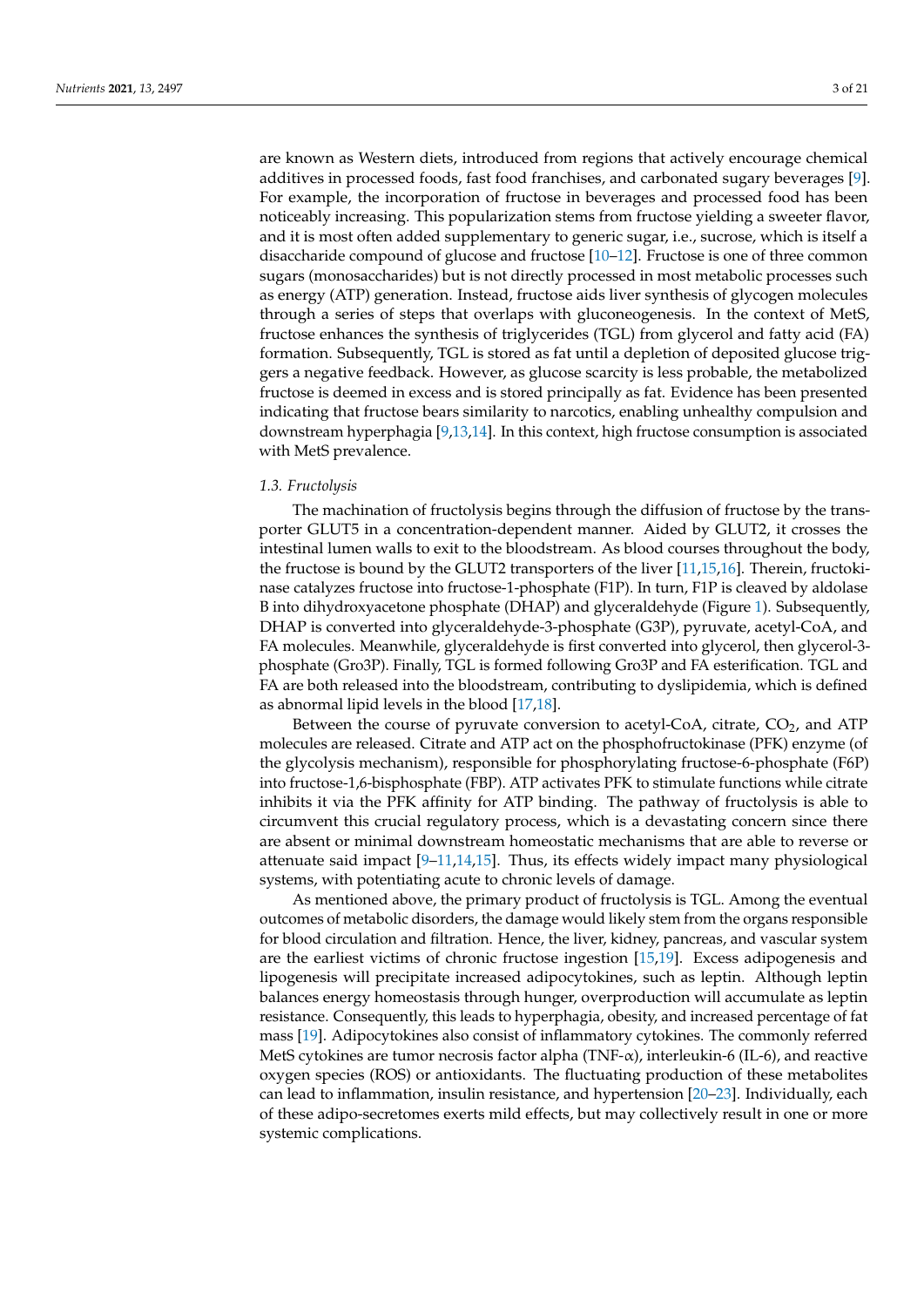<span id="page-3-0"></span>

Figure 1. Fructose enzymatic process and physiological impacts to achieve MetS and related diseases. Abbreviations: GK, glucosekinase; G6-P, glucose-6-phosphate; GPI, phosphoglucose isomerase; PFK, phosphofructokinase-1; F-1,6-P, fructose-1,6-phosphate; dHAP, dihydroxyacetone phosphate; TPi, triophosphate isomerase; GAD-3-P, glyceraldehyde-3-phosphate; PK, phosphofructokinase; PDH, pyruvate dehydrogenase; FK, fructokinase; F1-P, fructose-1-phosphate; GlyDH, glycerol GlyDH, glycerol dehydrogenase, GlyK, glycerate kinase. dehydrogenase, GlyK, glycerate kinase.

## *1.4. The Bone and MetS 1.4. The Bone and MetS*

In Figure 1, the focus of MetS is centered on insulin resistance and/or inflammatory In Figure [1,](#page-3-0) the focus of MetS is centered on insulin resistance and/or inflammatory cytokines. Therefore, the categories of liver, cardiovascular, renal, and oncological dis-cytokines. Therefore, the categories of liver, cardiovascular, renal, and oncological diseases are the highlights. The inclusion of bone diseases is an extremely intriguing premise because of the condition that ageing and sex-favoring disease are minimized. Osteoporosis has significantly greater incidence in women than in men, more so with ageing co-factored simultaneously. Contradictory to current beliefs, men and young adults of both sexes have osteoporosis risk derived from severe MetS [\[24,](#page-19-4)[25\]](#page-19-5). Although MetS has been reported with non-significant values, it has been noted that increased weight gain, adiposity, and oxidative stress are nevertheless potential contributors [\[26](#page-19-6)[–29\]](#page-19-7). As the topic is highly appraised, the notion of bone-related diseases experiencing a paradigm shift by MetS is a major concern for other factor-limited diseases. That the expanding efforts in MetS will provide further clarity is of interest.

each of these adipo-secretomes exerts mild effects, but may collectively result in one or

## *1.5. The Brain and MetS 1.5. The Brain and MetS*

There have been equal postulations of MetS in relation to cognitive decline and unhealthy pressure on neurological diseases. Globally, two of the most common agerelated metabolic deteriorations of the brain are Alzheimer disease and Parkinson disease. Several authors have explored the impact of disproportionate inflammatory secretions and oxidative reduction on accelerating or aggravating the encephalic system [\[30,](#page-19-8)[31\]](#page-19-9). Insulin resistance and irresponsive receptors in the brain significantly decrease blood flow, leading to chronic oxidative stress and damaged cognitive roles  $[30,31]$  $[30,31]$ . However, this premise is challenged due to insufficient evidence and significant values [\[32\]](#page-19-10). Based on these studies, minimal to absent efforts in genomic and proteomic studies are apparent, although this may be an issue of accessibility to advanced methodology or technology during the past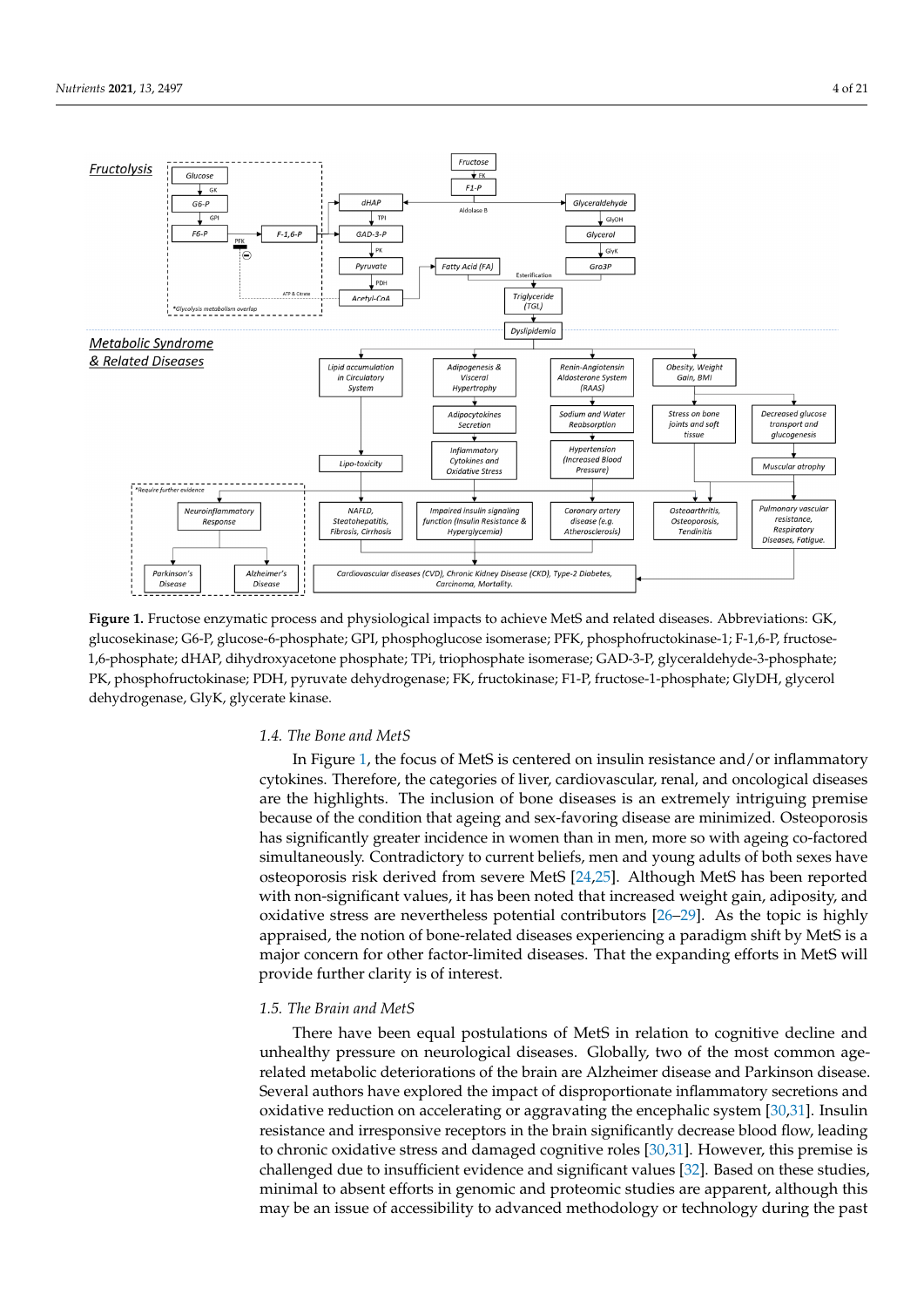decades. Hence, this is another research topic to be rediscovered. If there is much evidence, novel studies could pave the foundation in neurology and gerontology towards novel therapeutics for neurodegenerative and mental disorders.

## **2. Materials and Methods**

The methodology for this systematic review was approved and registered under the guidelines of PROSPERO (International prospective register of systematic review, PROSPERO ID: CRD42021238988).

## *2.1. Keyword Selection*

To identify the keyword validity and synonyms, "Metabolic Syndrome" and "High Fructose" were searched through medical subject headings (MeSH), a PubMed vocabulary thesaurus. The keyword search results served as standard search terminologies for articles.

## *2.2. Database Selection and Result Filtering*

The Scopus, PubMed, and Web Of Science (WOS) databases were selected from available access provided by the National University of Malaysia Faculty of Medicine. The keywords were searched and the databases were filtered specifically for "research articles" or "journal articles" published in 2016–2020 (5 years). The bibliographies were downloaded from the respective databases and labelled appropriately (e.g., PUBMED\_12\_11\_2020 109 results).

## *2.3. Inclusion of Titles, Abstracts, and Keywords*

The bibliographies were uploaded to citation software (Mendeley). Files were downloaded separately, compiled in a different folder, and duplicates were combined. Duplicates were removed automatically but were also removed manually for assurance. The titles and abstracts were initially screened according to the inclusion and exclusion criteria. The inclusion criteria were: "high fructose" and "metabolic syndrome" and  $\geq$ 3 MetS symptoms: (i) Increased weight or abdominal circumference, (ii) dyslipidemia, (iii) hypertension, (iv) decreased high-density lipoprotein (HDL) levels, and (v) hyperglycemia. The exclusion criteria were: (i) long-term study or aging effect, (ii) generational study, (iii) absent metabolic disorders or parameters, (iv) non-fructose diet, and (v) high fructose in combination with other diet.

### *2.4. Inclusion of Articles Based on Methods and Results*

A second screening was performed by evaluating the method for fructose-only MetS induction. For example, the combination of high-fat, high-salt, and high-carbohydrate diets with fructose was excluded. Next, the results of individual studies must also have presented a valid comparison of fructose diets to control diets before any treatment. All excluded and included studies were retained and numbered for totals (Figure [2\)](#page-10-0).

Figure [2](#page-10-0) shows that the initial search yielded 109 articles from PubMed, 361 articles from Scopus, and 256 articles from WOS. In total, the search yielded 726 articles when combined. Duplicate auto-removal was performed upon combination, followed by manual duplicate removal. The total pooled database numbered 597 individual articles, and 129 duplicates were removed. Two reviewers individually filtered the articles following the agreed parameters. Although both reviewers had 18 articles each, four articles were not identical. Post-discussion, a total of 18 articles were agreed for further review. The articles reviewed are presented as below (Table [1\)](#page-5-0), in chronological years (earliest to recent).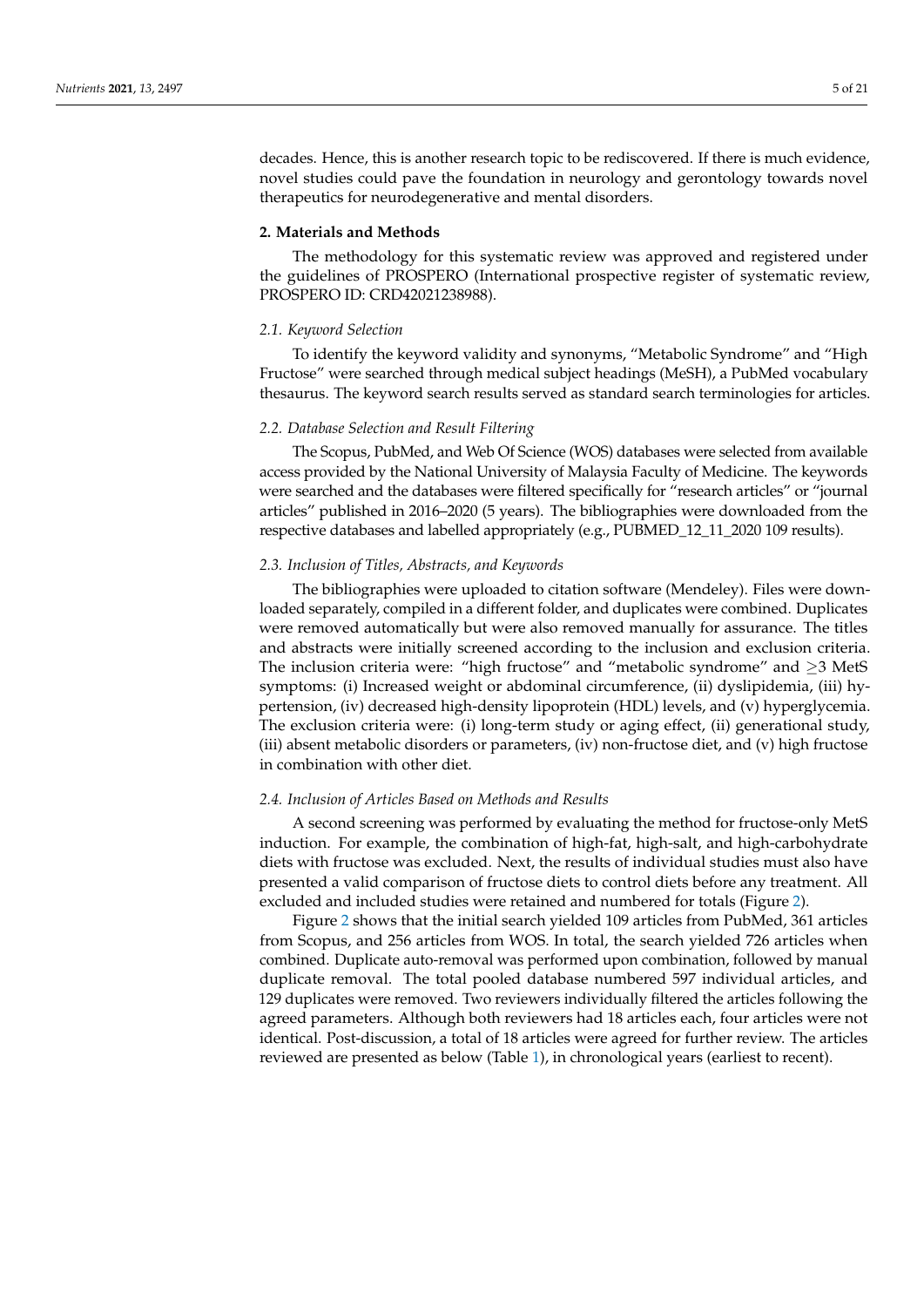**Table 1.** Main factors attributed to MetS establishment in rodent models.

<span id="page-5-0"></span>

| No. | Author and<br>Year of<br>Publication                | Rodent Species/Subtype,<br>Sex, Age, Weight Sample<br>Size(n)<br>$*$ n/a = Undisclosed                                              | <b>Fructose Dosage</b><br>(Solution or Pellet)<br>and MetS Induction<br>Duration | Observed Physiological and<br><b>Biochemical Parameters for</b><br><b>Establishing MetS</b>                                                                                                                                                   | <b>Outcomes and Conflicts of</b><br><b>Establishing MetS in Animal Model</b>                                                                                                                                                                                                        | Remarks and Implications of<br><b>Study Outcomes</b>                                                                                                                                                                                                                                                                      |
|-----|-----------------------------------------------------|-------------------------------------------------------------------------------------------------------------------------------------|----------------------------------------------------------------------------------|-----------------------------------------------------------------------------------------------------------------------------------------------------------------------------------------------------------------------------------------------|-------------------------------------------------------------------------------------------------------------------------------------------------------------------------------------------------------------------------------------------------------------------------------------|---------------------------------------------------------------------------------------------------------------------------------------------------------------------------------------------------------------------------------------------------------------------------------------------------------------------------|
| 1.  | Zemančiková<br>et al. (2016)<br>$\lceil 33 \rceil$  | Wistar rats and SHR<br>Male<br>12 weeks old<br>$\bullet$<br>Weight = $n/a$<br>$n = 6 - 10$                                          | 10% fructose solution<br>for 8 weeks                                             | Physiological:<br>BW; SBP; relative weight of<br>left heart ventricle (LVH), liver,<br>kidney; abdominal fat (rWAT,<br>mWAT, eWAT)<br>Blood biochemistry:<br>GLU, TGL                                                                         | BW and BP increased significantly in<br>SHR, but not in Wistar rats. Both<br>groups had increased liver weight,<br>GLU, and TGL compared to<br>respective controls                                                                                                                  | Comparative analysis of SHR to<br>Wistar rats displayed better MetS<br>prognosis in the former, denoting<br>that species selection plays a vital<br>role in being controlled or selected<br>for modelling a disease                                                                                                       |
| 2.  | Rattanavichit<br>et al. (2016)<br>$\left[34\right]$ | SD rats<br>Male, female,<br>OVX female<br>8 weeks old<br>$\bullet$<br>Male: 260-290 g<br>$\bullet$<br>Female: 180-210 g<br>$n = 20$ | 10% fructose solution<br>for 6 weeks                                             | Physiological:<br>BW, food and water intake, BP<br>(SBP, DBP, MAP), wet weight<br>(visceral fat and heart)<br>Blood biochemistry:<br>OGTT (plasma GLU and INS),<br><b>TGL</b>                                                                 | BW, tissue weight, food and water<br>intake, and INS were significantly<br>different between the sexes and<br>respective controls. INS resistance was<br>not induced in the skeletal muscles of<br>the female and OVX rats, while it was<br>impaired in the male rats               | The presence of female<br>reproductive organs (more<br>specifically female hormones)<br>prevented MetS development.<br>Thus, sex needs to be a controlled<br>variable to that ensure<br>pathophysiological outcomes are<br>not misrepresented. This is<br>nullified if the study involves<br>female-specific explorations |
| 3.  | Hsieh et al.<br>$(2016)$ [35]                       | SD rats<br>Male<br>$\bullet$<br>$Age = n/a$<br>$200 - 248$ g<br>$n = 8$                                                             | 60% fructose pellets for<br>16 weeks                                             | Physiological:<br>BW, BP<br>Blood biochemistry:<br>OGTT (GLU and INS), TGL,<br>CHOL, TBARS                                                                                                                                                    | BW was visibly increased but was not<br>statistically significantly different.<br>However, BP, GLU, INS, TGL, CHOL,<br>and TBARS increased significantly ( $p <$<br>0.05) in comparison to rats on control<br>chow diet                                                             | MetS establishment was<br>successful despite missing BW<br>results, cited as a component in<br>MetS development                                                                                                                                                                                                           |
| 4.  | Lirio et al.<br>$(2016)$ [36]                       | Wistar rats and SHR<br>Male<br>6 weeks old<br>Weight = $n/a$<br>$n = 32$                                                            | 10% fructose solution<br>for 6 weeks                                             | Physiological:<br>BW, BP, food and water intake,<br>urine volume, organ weight<br>(heart, lung, liver, kidney),<br>abdominal fat mass (rWAT,<br>mWAT, scWAT)<br>Blood Biochemistry:<br>IPGTT (GLU and INS), total<br>CHOL, HDL, TGL, AST, ALT | Both groups had increased fasting GLU<br>and TGL levels. SHR had lower TGL<br>levels; abdominal mass increased in<br>Wistar rats, but not in SHR. ALT and<br>AST were higher in SHR than in Wistar<br>rats. Unexpectedly, SHR fasting GLU<br>was slightly lower than in Wistar rats | Hyperglycemia,<br>hypertriglyceridemia, and<br>increased abdominal fat mass was<br>comparatively more significant in<br>the Wistar rat model versus the<br>SHR model                                                                                                                                                      |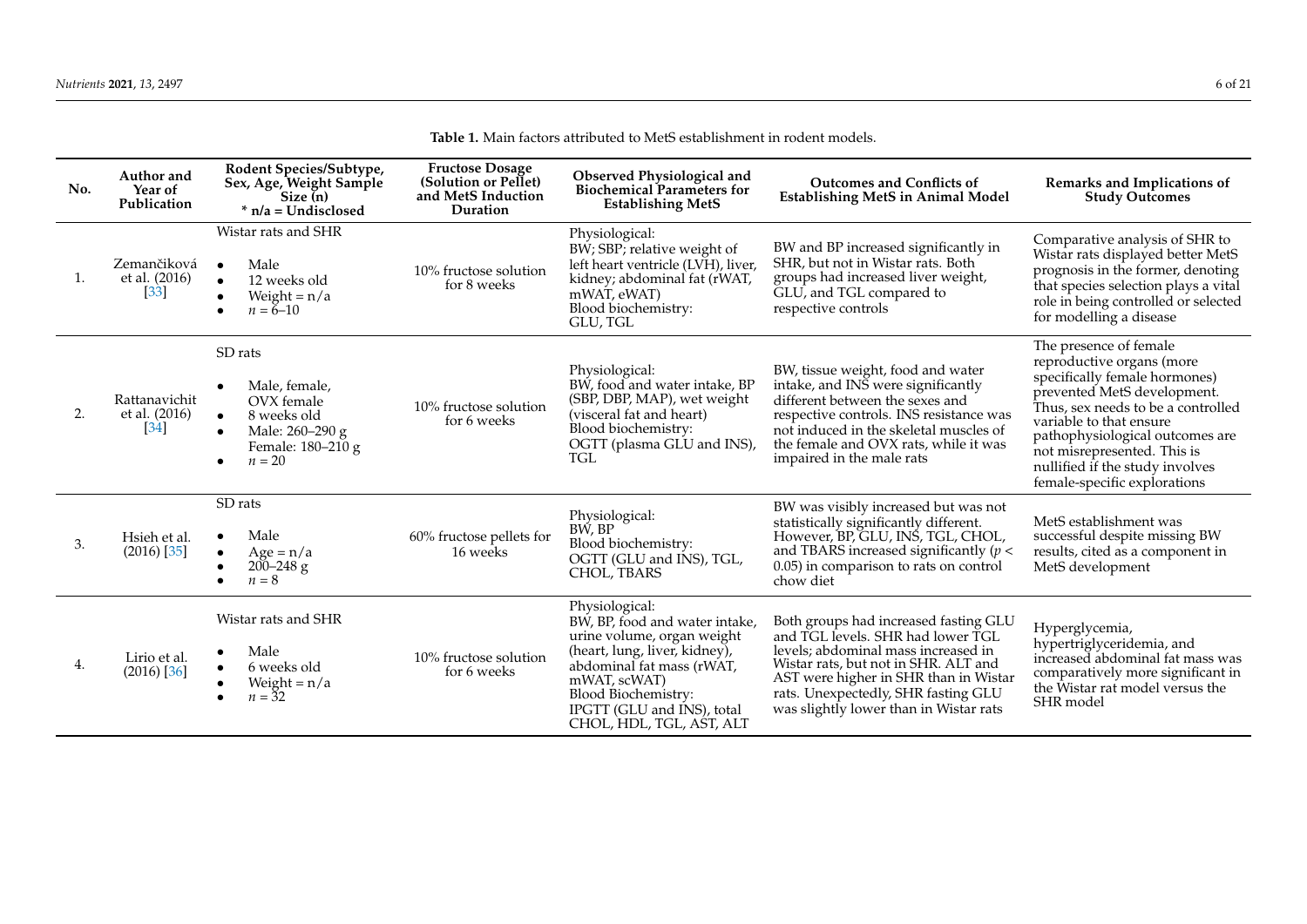**Table 1.** *Cont.*

| No. | Author and<br>Year of<br>Publication | Rodent Species/Subtype,<br>Sex, Age, Weight Sample<br>Size (n)<br>$*$ n/a = Undisclosed | <b>Fructose Dosage</b><br>(Solution or Pellet)<br>and MetS Induction<br>Duration | Observed Physiological and<br><b>Biochemical Parameters for</b><br><b>Establishing MetS</b>                                                                                          | <b>Outcomes and Conflicts of</b><br><b>Establishing MetS in Animal Model</b>                                                                                                                                                       | Remarks and Implications of<br><b>Study Outcomes</b>                                                                                                                                                                  |
|-----|--------------------------------------|-----------------------------------------------------------------------------------------|----------------------------------------------------------------------------------|--------------------------------------------------------------------------------------------------------------------------------------------------------------------------------------|------------------------------------------------------------------------------------------------------------------------------------------------------------------------------------------------------------------------------------|-----------------------------------------------------------------------------------------------------------------------------------------------------------------------------------------------------------------------|
| 5.  | Bargut et al.<br>$(2017)$ [20]       | CB57BL/6 mice<br>Male<br>3 months old<br>Weight = $n/a$<br>$n = 48$                     | 46.43% fructose pellets<br>for 3 weeks                                           | Physiological:<br>BW, BP, food and water<br>intake, eWAT<br>Blood biochemistry:<br>OGTT, TGL, CHOL, INS,<br>HOMA-IR, Adipo, LEP                                                      | BP, TGL, CHOL, INS, HOMA-IR, and<br>LEP were increased significantly; Adipo<br>was decreased in the Hfru group<br>compared to control group                                                                                        | Although physical aspects such as<br>BW and fat mass were not<br>statistically significantly<br>differentiated, Hfru<br>induced hypertension,<br>hypertriglyceridemia,<br>hypercholesterolemia, and<br>INS resistance |
| 6.  | Bratoeva et al.<br>$(2018)$ [37]     | Wistar rats<br>Male<br>$Age = n/a$<br>$140 - 180$ g<br>$n = 14$                         | 35% fructose solution<br>for 16 weeks                                            | Physiological:<br>BW, organ weight<br>Blood biochemistry:<br>GLU, TGL, TP, Urea, UA,<br>CREA, electrolyte (Na and K),<br>GSH, MDA, CRP                                               | BW, kidney weight, GLUC, TGL, MDA,<br>GSH. UA. and CRP<br>increased significantly                                                                                                                                                  | BW increased, hyperglycemia,<br>hypertriglyceridemia,<br>hyperuricemia, and oxidative<br>stress were achieved. The<br>addition of HOMA-IR could be<br>considered, as INS resistance is a<br>notable hallmark of MetS  |
| 7.  | Ramos et al.<br>$(2017)$ [38]        | Wistar rats<br>Male<br>30 days old<br>$100 - 148$ g<br>$n = 20$                         | 20% fructose solution<br>for 30, 60, and 90 days                                 | Physiological:<br>BW, food and water intake,<br>energy intake, feed efficiency,<br>fat mass (eWAT, mWAT,<br>rWAT), total adipose mass<br>Blood biochemistry:<br>GLU, TGL             | Increased BW, fat mass, TGL levels.<br>Total fat mass and eWAT and rWAT<br>deposits were significantly greater in<br>the fructose-fed groups<br>Food and water intake were lower in<br>the Hfru group upon the<br>induction period | Overall. Hfru induced increased<br>BW and adipogenesis, and<br>hypertriglyceridemia<br>Only hyperglycemia was<br>not achieved                                                                                         |
| 8.  | Abdelrahman<br>et al. (2018)<br> 21  | Wistar rats<br>Male<br>$\bullet$<br>$Age = n/a$<br>$180 - 290$ g<br>$n = 24$            | 60% fructose pellets for<br>5 weeks                                              | Physiological:<br>BW, BW change, water intake,<br>urine output, BP, heart rate,<br>weight of abdominal aorta<br>Blood biochemistry:<br>GLU, INS, HOMA-IR, TGL,<br>CHOL, HDL, LDL, UA | Water intake and output decreased<br>significantly. Fructose diet incited<br>hypertension, hyperinsulinemia,<br>hypertriglyceridemia, and<br>hypercholesterolemia                                                                  | MetS was successfully induced in<br>the model, with the exception of<br>BW, which was maintained<br>throughout the<br>experimental phase                                                                              |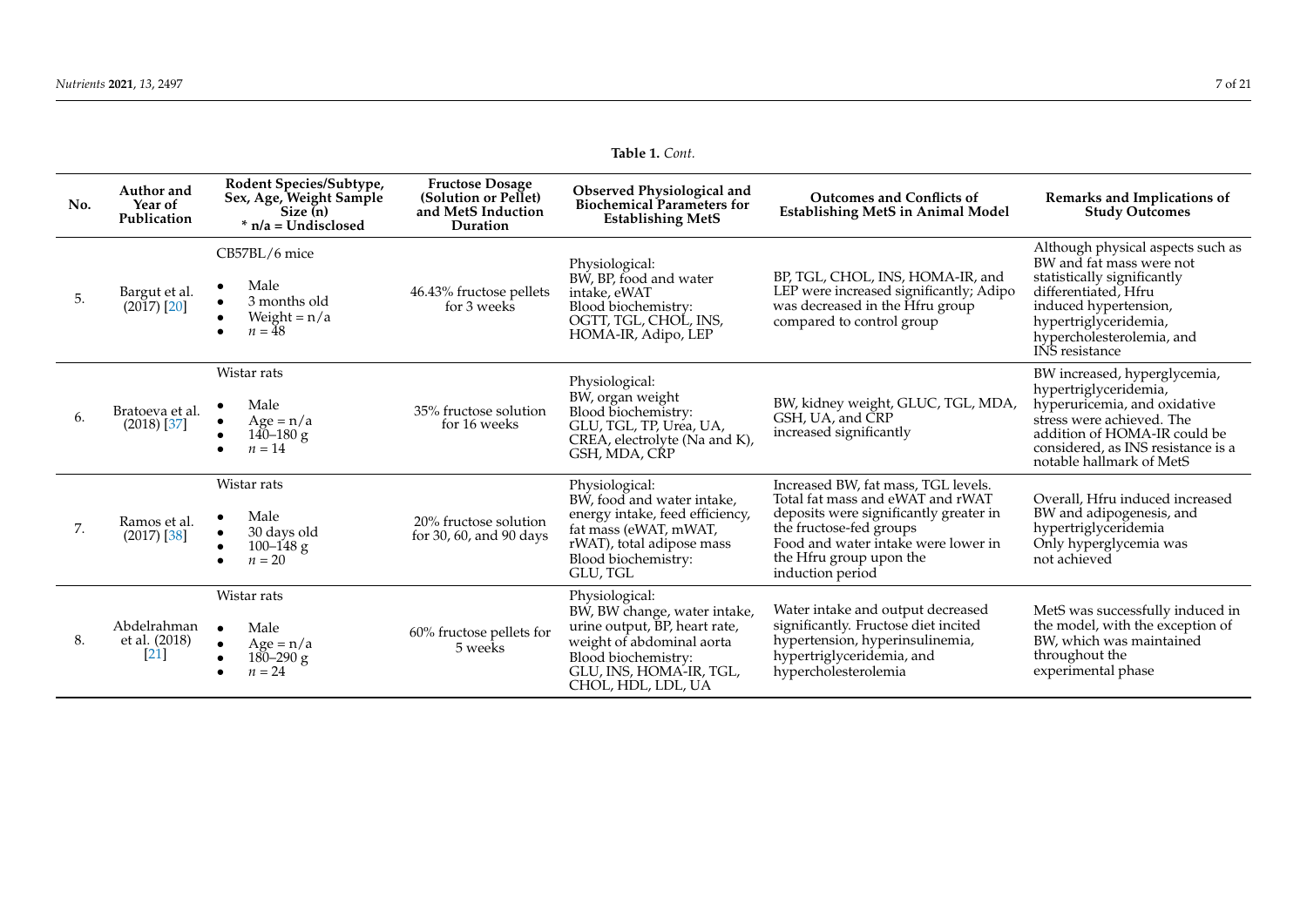**Table 1.** *Cont.*

| No. | Author and<br>Year of<br>Publication | Rodent Species/Subtype,<br>Sex, Age, Weight Sample<br>Size (n)<br>$*$ n/a = Undisclosed    | <b>Fructose Dosage</b><br>(Solution or Pellet)<br>and MetS Induction<br>Duration | Observed Physiological and<br><b>Biochemical Parameters for</b><br><b>Establishing MetS</b>                                                                                   | <b>Outcomes and Conflicts of</b><br><b>Establishing MetS in Animal Model</b>                                                                                                                                                                          | Remarks and Implications of<br><b>Study Outcomes</b>                                                                                                                                                                                                                                                                                                                                                                                |
|-----|--------------------------------------|--------------------------------------------------------------------------------------------|----------------------------------------------------------------------------------|-------------------------------------------------------------------------------------------------------------------------------------------------------------------------------|-------------------------------------------------------------------------------------------------------------------------------------------------------------------------------------------------------------------------------------------------------|-------------------------------------------------------------------------------------------------------------------------------------------------------------------------------------------------------------------------------------------------------------------------------------------------------------------------------------------------------------------------------------------------------------------------------------|
| 9.  | Ng et al.<br>$(2018)$ [39]           | SD rats<br>Male<br>$Age = n/a$<br>$180 - 200$ g<br>$n = 24$                                | 60% fructose pellets for<br>3 and 5 months (FR-3)<br>and FR-5, respectively)     | Physiological:<br>BW, tissue weight, BP, urine<br>output<br>Blood biochemistry:<br>Plasma GLU, UA, CHOL,<br>TGL, CREA, electrolytes (Na<br>and $K$ )                          | BW and UA were significantly higher in<br>both FR-3 and FR-5 as compared to the<br>control only. BP, UA, TGL, and CHOL<br>were higher in FR-5 compared to FR-3<br>and the control. Conversely, fasting<br>GLU was higher at 3 months than<br>5 months | Overall, fructose feeding enabled<br>increased BP and proteinuria, but<br>only hypercholesterolemia was<br>significant by 5 months. This<br>study highlights the importance<br>of the duration in inducing MetS<br>to be acceptably significant for<br>research purposes. In comparison<br>to other studies, this duration is<br>deemed overtly lengthy, possibly<br>allowing age to be a confounding<br>factor in MetS development |
| 10. | Chen et al.<br>$(2018)$ [40]         | SD rats<br>Male<br>10 weeks old<br>$\bullet$<br>$200 - 248$ g<br>$n = 24$                  | 60% fructose pellet for<br>9 weeks                                               | Physiological:<br>BW, BP<br>Blood biochemistry:<br>Plasma GLU, INS,<br>CHOL, TGL                                                                                              | Fructose-fed rats exhibited increased<br>BW, GLUC, and BP ( $p < 0.01$ ). Similarly,<br>INS, CHOL, and TGL levels increased<br>significantly ( $p < 0.001$ )                                                                                          | Long-term 9-week feeding<br>induced significant levels of<br>obesity, hyperglycemia,<br>hyperinsulinemia, hypertension,<br>and hyperlipidemia                                                                                                                                                                                                                                                                                       |
| 11. | Gambaro<br>et al. (2018)<br> 22      | Swiss mice<br>Male<br>4 months old<br>$\bullet$<br>Weight = $n/a$<br>$\bullet$<br>$n = 30$ | 20% fructose solution<br>for 6 and 10 weeks                                      | Physiological:<br>BW, food and water intake, BP,<br>adipose tissue weight (iWAT,<br>eWAT, rWAT), liver weight<br>Blood biochemistry:<br>GLU, OGTT, AUC, TGL, LEP,<br>ALT, AST | During both durations, BW, AUC, TGL,<br>and LEP were significantly increased;<br>food intake decreased. Hfru plasma<br>LEP and only ALT were significantly<br>higher at 10 weeks than 6 weeks                                                         | Food intake was superseded<br>despite being decreased, as Hfru<br>would have larger feed efficiency<br>due to a hypercaloric diet. The<br>results of induction were<br>substantially reliable by week 10.<br>Hyperglycemia was not achieved<br>in either induction period when<br>compared to the control                                                                                                                           |
| 12. | Subramani<br>et al. (2019)<br>[41]   | SD rats<br>Male<br>3 months old<br>$148 - 200$ g<br>$n = 34$                               | 66% Hfru pellets for<br>6 weeks                                                  | Physiological:<br>BW, body length, BMI, BP<br>Blood biochemistry:<br>Fasting GLU, serum lipid<br>profile (CHOL, TGL,<br>HDL, LDL)                                             | After 6 weeks, Hfru feeding increased<br>BMI, GLU, MAP, TGL, CHOL, and LDL<br>compared to the control. Expectedly,<br>HDL decreased compared to the control                                                                                           | Hfru feeding successfully induced<br>weight gain, hypertension,<br>hyperglycemia, and<br>hyperlipidemia                                                                                                                                                                                                                                                                                                                             |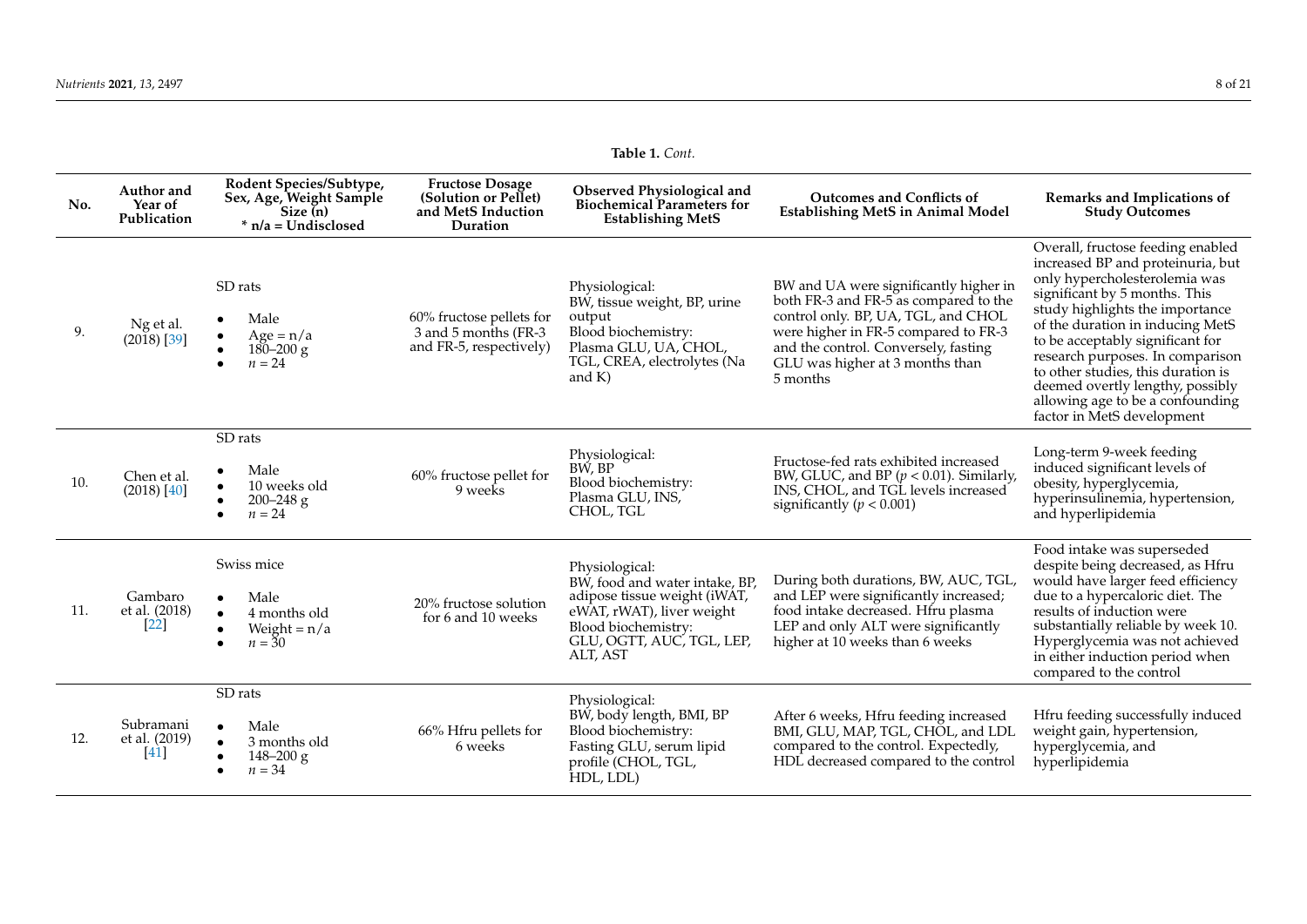|  | Table 1. Cont. |
|--|----------------|
|--|----------------|

| No. | Author and<br>Year of<br>Publication          | Rodent Species/Subtype,<br>Sex, Age, Weight Sample<br>Size $(n)$<br>$*$ n/a = Undisclosed                                                                | <b>Fructose Dosage</b><br>(Solution or Pellet)<br>and MetS Induction<br>Duration | Observed Physiological and<br><b>Biochemical Parameters for</b><br><b>Establishing MetS</b>                                                                                                                | <b>Outcomes and Conflicts of</b><br><b>Establishing MetS in Animal Model</b>                                                                                                                                                                                                                                                                                                                                                                                       | Remarks and Implications of<br><b>Study Outcomes</b>                                                                                                                                                                                                                                                                                                       |
|-----|-----------------------------------------------|----------------------------------------------------------------------------------------------------------------------------------------------------------|----------------------------------------------------------------------------------|------------------------------------------------------------------------------------------------------------------------------------------------------------------------------------------------------------|--------------------------------------------------------------------------------------------------------------------------------------------------------------------------------------------------------------------------------------------------------------------------------------------------------------------------------------------------------------------------------------------------------------------------------------------------------------------|------------------------------------------------------------------------------------------------------------------------------------------------------------------------------------------------------------------------------------------------------------------------------------------------------------------------------------------------------------|
| 13. | Fakhoury-<br>Sayegh et al.<br>$(2019)$ $[23]$ | Wistar rats<br>Male<br>6 weeks old<br>$148 - 200$ g<br>$n = 40$                                                                                          | 10%, 20%, and 30%<br>fructose pellets for<br>16 weeks                            | Physiological:<br>BW, food intake, energy<br>intake, organ weight (liver,<br>kidney, pancreas, eWAT)<br>Blood biochemistry:<br>Fasting GLU, INS, TGL,<br>ALT, AST                                          | After 16 weeks, serum GLU increased<br>in Hfru groups compared to the control.<br>AST decreased in 20% and 30% Hfru<br>groups only but INS levels were<br>increased in the 10% Hfru group. ALT<br>only increased in the control and 10%<br>Hfru groups                                                                                                                                                                                                             | This study utilized the lowest<br>concentrations of fructose in pellet<br>diet paired with the longest<br>induction duration to establish the<br>minimum threshold for NAFLD, a<br>MetS-related disease. For a<br>long-term study, this may perhaps<br>be applicable, but in most studies,<br>it is desirable to achieve effects in<br>an optimal duration |
| 14. | Zhang et al.<br>$(2020)$ [42]                 | $C57BL/6J$ , DBA/2 J (DBA),<br>FVB/NJ (FVB) mice<br>Male<br>8 weeks old<br>$20 - 25g$<br>$n = 8-\tilde{1}2$ per<br>strain Control = $8-10$<br>per strain | 8% fructose solution<br>for 12 weeks                                             | Physiological:<br>BW; food intake; caloric intake;<br>organ weight (hypothalamus<br>and liver); lean and fat mass of<br>rWAT, mWAT, and scWAT.<br>Blood biochemistry:<br>IPGTT, plasma INS,<br>GLU, lipids | Only DBA mice gained significant BW,<br>fat mass, and fat mass percentage;<br>percentage of lean mass was decreased<br>(increased fat mass ratio); rWAT, mWAT<br>and scWAT weight was increase; GLU<br>homeostasis levels were impaired<br>compared to the C57BL/6J and FVB<br>mice. Plasma INS was significantly<br>elevated in DBA and FVB mice. All<br>groups had increased fructose/water<br>intake and decreased food intake but<br>maintained caloric intake | This study elucidated the<br>comparison between M. musculus<br>strains; the final outcome was that<br>DBA mice demonstrated greater<br>susceptibility to chronic fructose<br>ingestion than a SHR model.                                                                                                                                                   |
| 15. | Mustafa et al.<br>$(2020)$ [43]               | SD rats<br>Male<br>3 months old<br>$180 - 200$ g<br>$n = 30$                                                                                             | 20% (F20%) and 40%<br>fructose (F40%)<br>solution for 6 weeks                    | Physiological:<br>BW, body length, abdominal<br>circumference, BMI<br>Blood biochemistry:<br>GLU, INS, HOMA-IR, TP, Alb,<br>Gb, urea, CREA, ALT, AST,<br>BIL, lipid profile (TGL, VLDL,<br>HDL, LDL)       | BW, BW gained (%), and BMI were<br>statistically significantly increased<br>compared to the control. Urea and<br>CREA were increased significantly in<br>the F40% group only. AST, BIL, TGL,<br>and HDL were reduced; VLDL and<br>LDL were increased significantly<br>compared to the control                                                                                                                                                                      | The MetS diet-induced model was<br>successful through 40% fructose<br>solution for 6 weeks while 20%<br>fructose solution was insufficient.<br>The animal model demonstrated<br>insulin resistance, obesity,<br>dyslipidemia, metabolic<br>imbalance, and inflammation                                                                                     |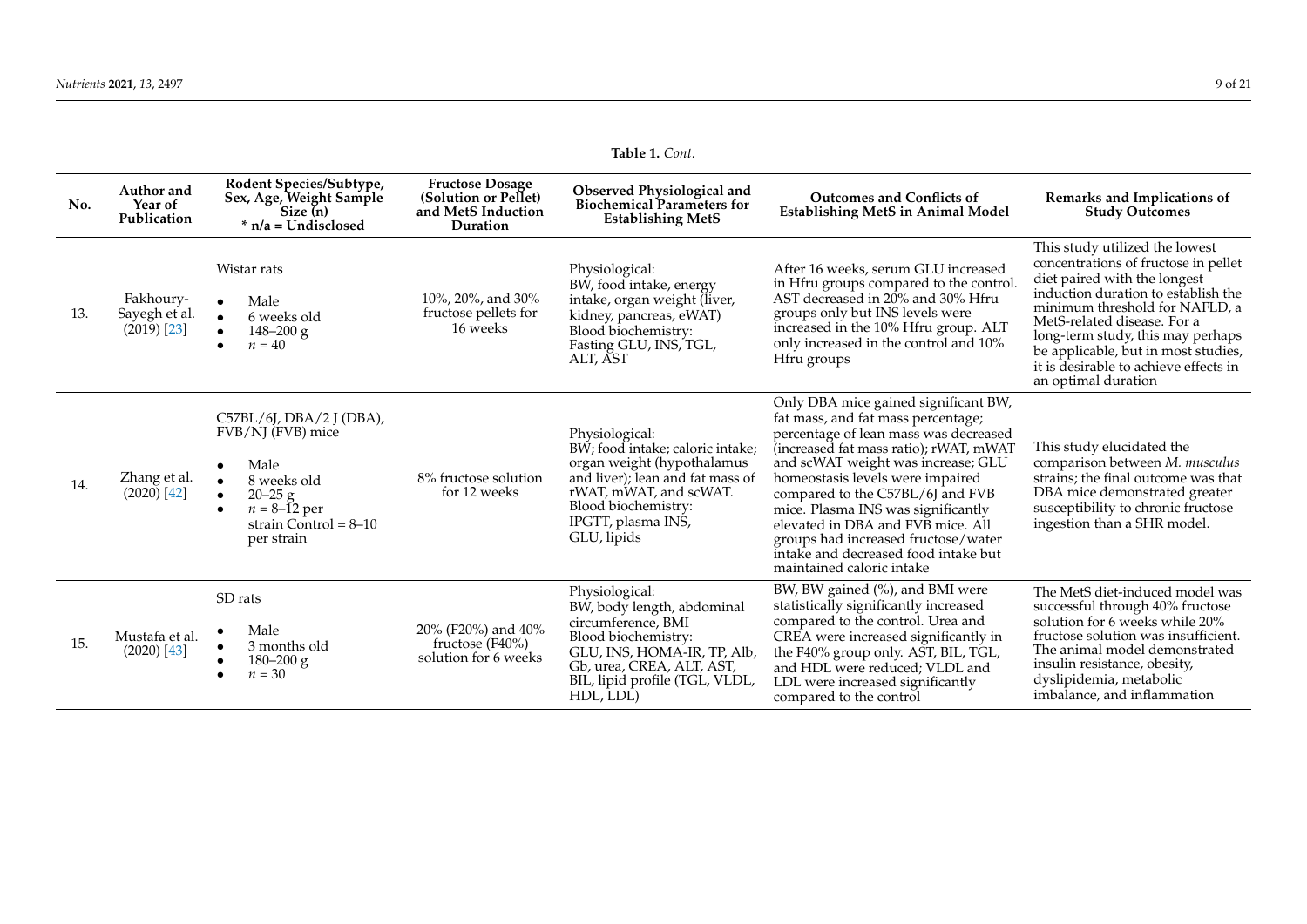**Table 1.** *Cont.*

| No. | Author and<br>Year of<br>Publication        | Rodent Species/Subtype,<br>Sex, Age, Weight Sample<br>Size (n)<br>$*$ n/a = Undisclosed | <b>Fructose Dosage</b><br>(Solution or Pellet)<br>and MetS Induction<br>Duration | Observed Physiological and<br><b>Biochemical Parameters for</b><br><b>Establishing MetS</b>                                                                                                                                                                        | <b>Outcomes and Conflicts of</b><br><b>Establishing MetS in Animal Model</b>                                                                                                     | Remarks and Implications of<br><b>Study Outcomes</b>                                                                                                                                  |
|-----|---------------------------------------------|-----------------------------------------------------------------------------------------|----------------------------------------------------------------------------------|--------------------------------------------------------------------------------------------------------------------------------------------------------------------------------------------------------------------------------------------------------------------|----------------------------------------------------------------------------------------------------------------------------------------------------------------------------------|---------------------------------------------------------------------------------------------------------------------------------------------------------------------------------------|
| 16. | Ferreira-<br>Santos et al.<br>$(2020)$ [44] | Wistar rats<br>Male<br>8 weeks old<br>225 g<br>$n = 28$                                 | 20% fructose solution<br>for 12 weeks                                            | Physiological:<br>BW, caloric intake, organ<br>weight (heart, liver, abdominal<br>fat, mesenteric, aorta artery),<br>tibia length, SBP<br>Blood biochemistry:<br>OGTT, fasting blood GLU,<br>INS, AUC, HOMA-IR, lipid<br>profile (TGL CHOL, HDL,<br>LDL), AST, ALT | SBP, GLUC, AUC, INS, HOMA-IR,<br>abdominal fat mass, TGL, CHOL, ALT,<br>AST, and BMI were increased<br>significantly in the fructose group<br>compared to the control            | The Wistar model struggled to<br>gain physical weight although<br>increased organ weight, fat mass<br>accumulation, hyperglycemia,<br>dyslipidemia, and inflammation<br>were achieved |
| 17. | Kitagawa<br>et al. (2020)<br> 45            | Wistar rats<br>Male<br>4 weeks old<br>Weight = $n/a$<br>$n=13$                          | 60% fructose pellets for<br>2, 4, and $6$ weeks                                  | Physiological:<br>BW, organ weight (liver,<br>kidney, heart, biceps<br>femoris, eWAT)<br>Blood biochemistry:<br>HOMA-IR (GLU and INS),<br>TGL, CHOL, FFA                                                                                                           | HOMA-IR, TGL, CHOL, and FFA<br>increased during week 2 and continued<br>the increasing trajectory during week 4<br>and further by 6 weeks of feeding                             | Weight gain and hyperglycemia<br>were not achieved. However, IR,<br>hyperinsulinemia, and<br>dyslipidemia were achieved in<br>this animal model                                       |
| 18. | Kim et al.<br>(2020) [46]                   | SD rats<br>Male<br>11 weeks old<br>348 g<br>$n=12$                                      | 20% fructose solution<br>for 2 weeks                                             | Physiological:<br>BW, food intake, water intake,<br>BP, urine volume<br>Blood biochemistry:<br>GTT (fasting GLU, AUC),<br>TGL, CHOL                                                                                                                                | BW, daily water intake, BP, GLUC,<br>AUC, and water retention increased<br>significantly after 2 weeks of 20%<br>fructose. Urine volume was decreased<br>compared to the control | The SD rat model achieved MetS.<br>However, the food and water<br>intake did not differ. The 2-week<br>induction duration is considerably<br>short and may be a factor                |

Abbreviations: SHR, spontaneously hypertensive rats; SD, Sprague-Dawley; OVX, ovariectomized; Hfru, high-fructose; BW, body weight; HOMA-IR, homeostasis model assessment of insulin resistance; BMI, body mass index; SBP, systolic blood pressure; DBP; diastolic blood pressure; MAP, mean arterial pressure; OGTT, oral glucose tolerance test; IPGTT, intraperitoneal glucose tolerance test; GLU, glucose; INS, insulin; AUC, area under the curve; TGL, triglyceride; CHOL, cholesterol; HDL, high-density lipoproteins; LDL, low-density lipoproteins; VLDL, very low-density lipoproteins; FFA, free fatty acids; rWAT, retroperitoneal white adipose tissue; mWAT, mesenteric white adipose tissue; scWAT, subcutaneous white adipose tissue; Alb, albumin; Gb, globulin; AST, aspartate aminotransferase; ALT, alanine aminotransferase; Adipo, adiponectin; LEP, leptin; TP, total protein; BIL, total bilirubin; UA, uric acid; CREA, creatinine; Na, sodium; K, potassium; GSH, glutathione; MDA, malondialdehyde; CRP, C-reactive protein; TBARS, thiobarbituric acid-reactive substances.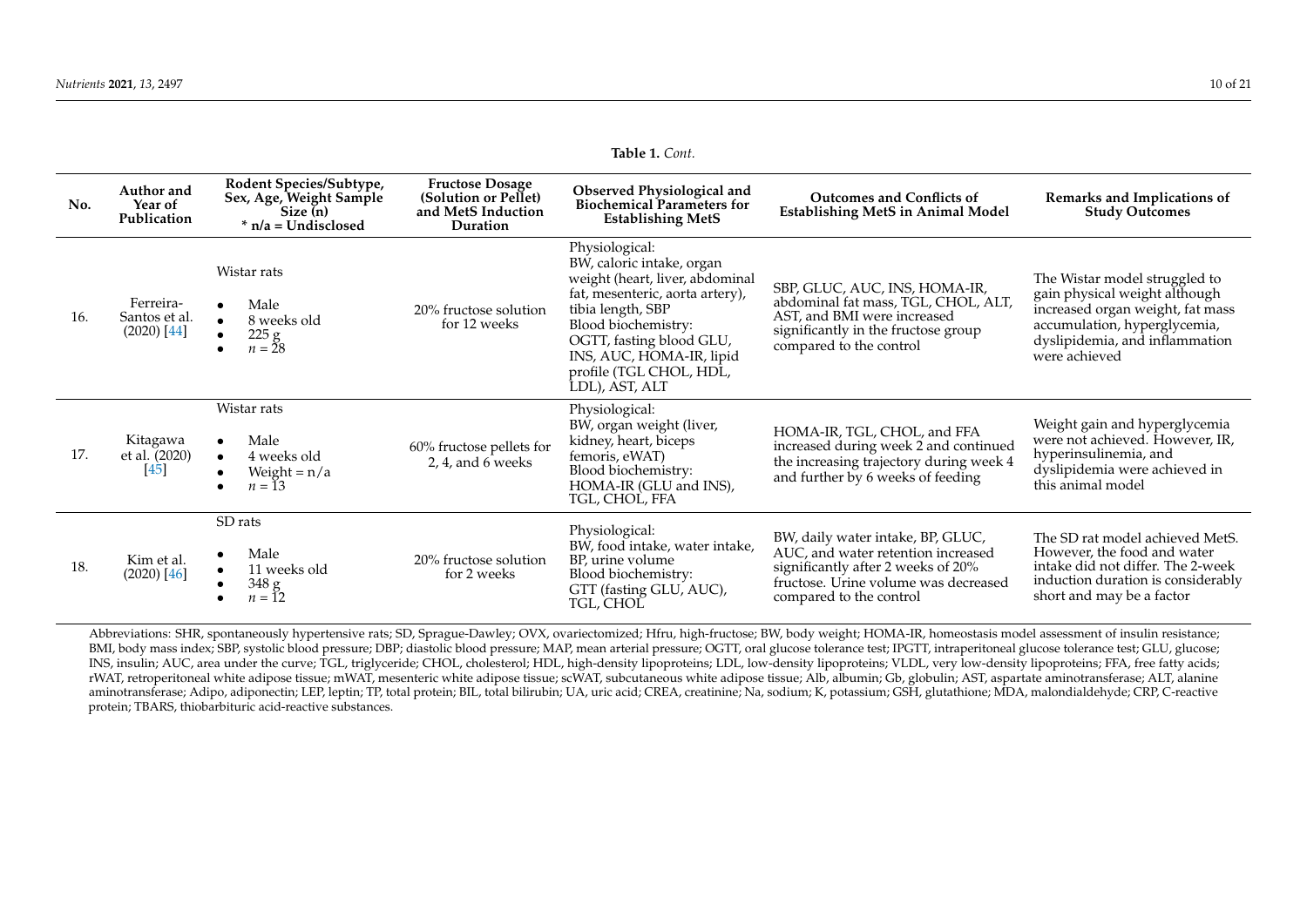<span id="page-10-0"></span>

**Figure 2.** PRISMA flow diagram for process of article selection from pooled database of PUBMED, **Figure 2.** PRISMA flow diagram for process of article selection from pooled database of PUBMED, SCOPUS and WoS. SCOPUS and WoS.

## **3. Results and Discussion 3. Results and Discussion**

## *3.1. Rodent Selection Criteria 3.1. Rodent Selection Criteria*

3.1.1. Susceptibility of Specific Rodent Strains 3.1.1. Susceptibility of Specific Rodent Strains

Rodent selection is an important factor in simulating MetS in an animal model. Species cies and sex variability should be controlled based on the requirements of the experiment. and sex variability should be controlled based on the requirements of the experiment. In such studies, there is notable inter- and intra-species variation in the outcome between mice (*Mus musculus*) and rats (*Rattus norvegicus*). Among rats, the most reliable strains are Sprague–Dawley (SD) rats and spontaneously hypertensive rats (SHR) [33–36,38– Sprague–Dawley (SD) rats and spontaneously hypertensive rats (SHR) [\[33](#page-19-26)[–36,](#page-19-27)[38–](#page-19-28)[41](#page-19-29)[,43](#page-19-30)[,46\]](#page-20-3). Both strains can manifest the many characteristics of MetS with no serious inconsistencies  $\frac{d}{dx}$ or conflicts. SD rats and SHR have been established by decades of research and are consid-ered useful models of DIO [\[47–](#page-20-4)[49\]](#page-20-5). However, the Wistar rat model has a recurring issue.<br>This does not with the Wiston and the Wiston with the Wiston with the Wiston with the Wiston with the Wiston w recurring is shows that the Wistar rat models demonstrate multiple reported complications in developing weight gain and hyperglycemia [\[21,](#page-19-31)[33,](#page-19-26)[38,](#page-19-28)[44,](#page-20-6)[45\]](#page-20-7). Wistar rats remain potential<br>weight although gat weight remains and hyperglycemia [21,33,38,44,45]. Wistar rats remain potential models, although not exclusively predisposed for DIO; perhaps they can be categorized towards a "generalized model". Only one study reported hyperglycemia and hypertriglycbe categorized towards a "generalized model". Only one study reported hyperglycemia eridemia with abdominal fat mass of greater impact in Wistar rats as compared to SHR [\[36\]](#page-19-27). end that with abdominate fat mass of greater impact in Wistar rats as compared to strict pop.<br>However, this may have been due to the shorter feeding period. Table [1](#page-5-0) shows that the Wistar rat models demonstrate multiple reported complications in models, although not exclusively predisposed for DIO; perhaps they can be categorized

For mouse models, C57BL/6J mice are the *M*. *musculus* subjects of the highest fre-quency [\[20,](#page-19-2)[42\]](#page-19-32). As per the test parameters, physiological and biological indicators do not pose issues for establishing MetS. One of the seven selected articles reported that C57BL/6 mice did not display weight gain and hyperglycemic levels, a reflection of Wistar rats. Astonishingly, C57BL/6J mice did not lead in a study on the genetic comparison of MetS in three different species. In fact,  $DBA/2$  J ( $DBA$ ) mice displayed a greater affinity for developing MetS over C57BL/6J mice [\[42\]](#page-19-32). However, strain specificity is not the sole factor, as the absence of weight gain and hyperglycemia levels may again be factored by the dosage and duration of the high-fructose diet, as discussed later.  $\alpha$  and duration of the high-fructose diet, as discussed later.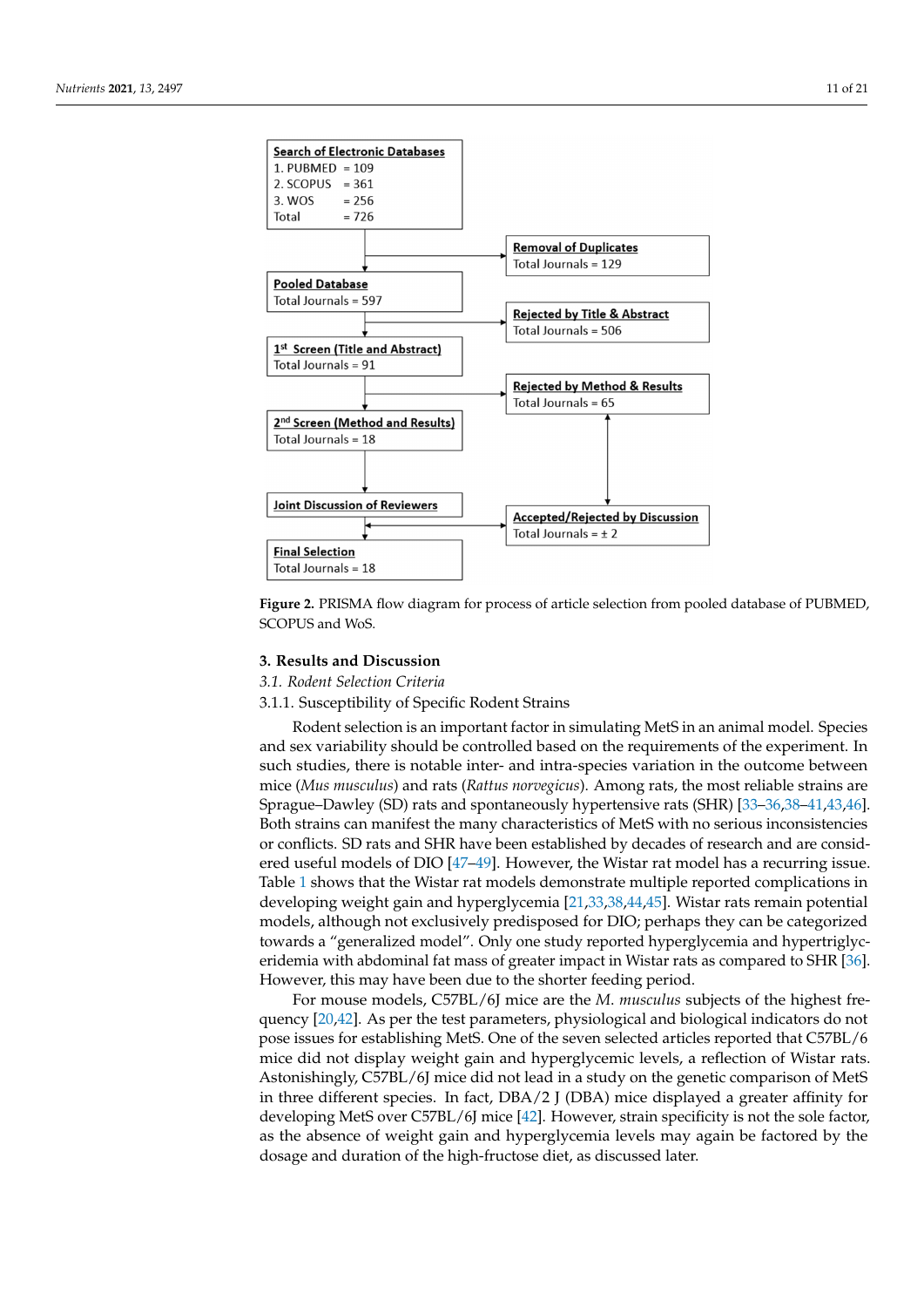## 3.1.2. Sex as a Limitation of MetS

Table [1](#page-5-0) shows that only a single study had included female subjects. The authors deduced that the presence of biological female organs and hormones plays an important role in protecting the body from MetS symptoms. Compared to non-ovariectomized female rats, OVX rats were at a relative disadvantage from the high-fructose diet, although still lacking in developing MetS compared to the male rats [\[34\]](#page-19-33). The outcome of that study only further implicates the use of male rats as sex-controlled models. The protective role of the ovarian hormone, estrogen, preserves the metabolic status of reproducing female individuals. The role of estrogen includes shedding excess adiposity, regulating insulin-mediated glucose and lipid metabolism, and reducing hyperphagia from behavioral changes and stress levels [\[50,](#page-20-8)[51\]](#page-20-9). To strengthen this point, various studies on menopausal symptoms, where estrogen production is decreased, have noted the propensity of female subjects to accumulate abdominal fat mass, dyslipidemia, hyperglycemia, hypertension, and inflammation, the prime candidates for obesity and other health risks [\[51,](#page-20-9)[52\]](#page-20-10). Hormone-driven satiety changes and increased dietary intake have also been reported from menopausal stages that mediate the development of these symptoms.

#### *3.2. Test Parameter Optimization and Selection*

#### 3.2.1. Physiological and Biochemical Parameters

Referring to Table [1,](#page-5-0) the common physiological and biochemical parameters reflect the categories of symptoms established under the definition of MetS; they are: increased body weight (BW), hypertension, hyperglycemia, dyslipidemia, and insulin resistance [\[8\]](#page-18-7). The commonality of including caloric intake (hyperphagia) is subjective, as non-significant outcomes have been reported. The table shows that there were no correlations or patterns, but random chances when factored by fructose concentration and duration [\[20](#page-19-2)[,21](#page-19-31)[,34](#page-19-33)[,38](#page-19-28)[,44](#page-20-6)[–46\]](#page-20-3). The same randomness has been observed in the outcomes for organ or tissue mass [\[21](#page-19-31)[–23,](#page-19-3)[33,](#page-19-26)[34,](#page-19-33)[36–](#page-19-27)[39](#page-19-34)[,42](#page-19-32)[,44](#page-20-6)[,45\]](#page-20-7). However, the collection of complete organs or specific tissue mass is highly encouraged for further analysis, as described below.

#### 3.2.2. Additional Parameters of MetS-Related Diseases

Table [2](#page-12-0) lists the objectives of the individual studies and their respective test parameters (as additional parameters). The purpose is to share the potential of several selected parameters that may be considered in the future for establishing and studying MetS models. Most MetS studies were not performed independently but were supplementary to other diseases. Two outstanding candidates are the inclusion of histological staining and inflammatory markers. The inflammatory markers that are significantly impacted and are useful indicators are: C-reactive protein [\[37\]](#page-19-35), TNF- $\alpha$ , IL-6 [\[20–](#page-19-2)[23\]](#page-19-3), IL-1 $\beta$  [\[22\]](#page-19-36), and IL-10 [\[20](#page-19-2)[,22\]](#page-19-36). Tables [1,](#page-5-0) [3](#page-16-0) and [4](#page-16-1) show that several hallmarks of MetS were not achieved, namely BW, hyperglycemia, and hypertriglyceridemia [\[21](#page-19-31)[,33,](#page-19-26)[38,](#page-19-28)[44,](#page-20-6)[45\]](#page-20-7). Through histological findings, these studies were able to identify significant changes at an anatomical level, even though visible but non-significant alterations were reported by the biochemical markers [\[23,](#page-19-3)[36,](#page-19-27)[37](#page-19-35)[,44\]](#page-20-6). Signs such as liver fibrosis, abdominal fat deposition, and vascularization were clear. Despite its inclusion, histopathological analysis could only confirm the presence of changes, but was unable to quantify their severity. Incorporating higher-sensitivity analysis, for example, genetic and protein expression analysis, would refine the significance of the results. These methods would enable detailed quantitative and qualitative analysis of the imbalanced metabolites contributing to MetS [\[20](#page-19-2)[,35](#page-19-37)[,39,](#page-19-34)[42,](#page-19-32)[46\]](#page-20-3). In brief, complex analysis through advanced machination can provide precise diagnoses that may advance medical care towards personalized medication and novel therapeutics.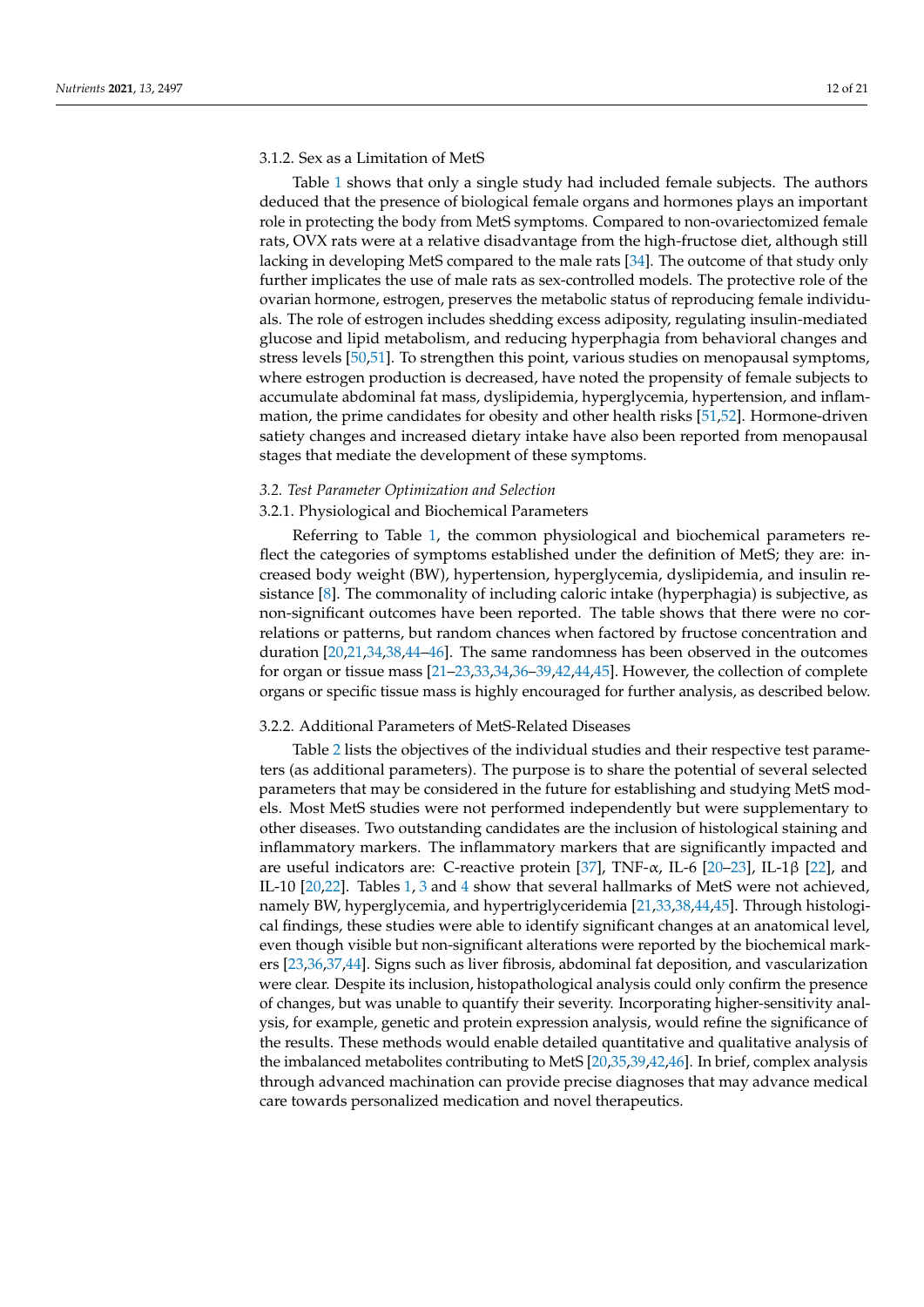<span id="page-12-0"></span>

| No. | First author, Year of<br>Publication, and Main Study Objective<br>(Cardiac, Diabetes, Bone, Cancer) | <b>Additional Biological Parameters</b><br>(Inflammatory Markers, Genes, Proteins)                                                         | <b>Outcomes of Additional Biological Parameters</b>                                                                                                                                                                                                                                                                                                            |
|-----|-----------------------------------------------------------------------------------------------------|--------------------------------------------------------------------------------------------------------------------------------------------|----------------------------------------------------------------------------------------------------------------------------------------------------------------------------------------------------------------------------------------------------------------------------------------------------------------------------------------------------------------|
| 1.  | Zemančiková et al. (2016) [33]<br>MetS and cardiovascular function                                  | Isometric tension endothelium-dependent<br>vasorelaxation, adrenergic contractions in<br>endothelium-intact mesenteric arteries            | Impaired relaxation of the aorta in both SHR and Wistar rats but not in nitric oxide<br>(NO)-deficient Wistar rats. Diminution of adrenergic contractions was observed in SHR<br>mesenteric arteries, but not in the Wistar rat counterparts. Contractile response in K <sup>+</sup><br>concentrated bath solution was not altered between groups              |
|     |                                                                                                     | Wet weight of uterus and skeletal muscle                                                                                                   | INS resistance was not induced in the skeletal muscles of non-OVX and OVX female rats,<br>while male rats exhibited the following changes:                                                                                                                                                                                                                     |
| 2.  | Rattanavichit et al. (2016) [34]<br>MetS and ovarian hormone function                               | (soleus). INS-mediated muscle GLU transport<br>activity. Analysis of signaling elements in<br>skeletal muscle (IRS-1 Tyr989, IRS-1 Ser307, | Decreased -> IRS-1 Tyr989 (34%), Akt Ser451 (30%), AS160 Ser588 (43%)<br>Increased -> IRS-1 Ser307 (78%), JNK Thr183/Tyr185 (69%), p38 MAPK<br>Thr180/Tyr182 (81%)                                                                                                                                                                                             |
|     |                                                                                                     | Akt Ser451, AS160 Ser588, JNK<br>Thr183/Tyr185, p38 MAPK Thr180/Tyr182)                                                                    | The above genetic analysis shows that male rats had significantly impaired INS-mediated<br>GLU uptake, leading to loss of skeletal muscle mass and mitochondrial activity in<br>energy 'production                                                                                                                                                             |
|     |                                                                                                     |                                                                                                                                            | Analysis identified proteins that were:                                                                                                                                                                                                                                                                                                                        |
| 3.  | Hsieh et al. (2016) [35]<br>MetS and liver function                                                 | 2D gel-based proteomics.<br>MALDI-TOF/MS-MS to identify hepatic<br>protein expression patterns in rat liver                                | Increased -> FAS, 78-kDa G-RP, LAT1, triokinase, GFAP, FBP-1, MAAI, GSTA3, PRDX1<br>Decreased -> ACSM1, GDI-1                                                                                                                                                                                                                                                  |
|     |                                                                                                     |                                                                                                                                            | These results indicate the impaired FA metabolism onset of carcinogenicity, inflammatory<br>mediators (FAS), and metabolic dysfunction originating from the liver                                                                                                                                                                                              |
| 4.  | Lirio et al. (2016) [36]<br>MetS and NAFLD                                                          | Histology of liver tissue                                                                                                                  | There was interstitial fat deposition and fibrosis in the liver of SHR only                                                                                                                                                                                                                                                                                    |
|     |                                                                                                     |                                                                                                                                            | Hfru-treated rats displayed adipocyte area increase by 21%, implying hypertrophy,<br>inflammation, and uncontrolled lipolysis compared to control groups<br>Inflammatory markers:                                                                                                                                                                              |
| 5.  | Bargut et al. (2017) [20]<br>MetS and WAT                                                           | Histology of eWAT (adipocyte area), RT-qPCR,<br>Western blotting                                                                           | Increased $\rightarrow$ TNF- $\alpha$ , IL-6, F4/80, MCP1, pERK, pJNK, NF- $\kappa$ B<br>$\bullet$<br>Anti-inflammatory markers:<br>$\bullet$<br>Increased -> ATGL, HSL, pHSL, $\beta$ 3-AR, CD36, aP2<br>$\epsilon$<br>Decreased -> Adiponectin, PPAR- $\gamma$ gene, perilipin, pAMPK, pAKT<br>No change $\rightarrow$ IL-10 gene and PPAR- $\gamma$ protein |

**Table 2.** Additional biological parameters, methodology, and outcomes of MetS and related diseases.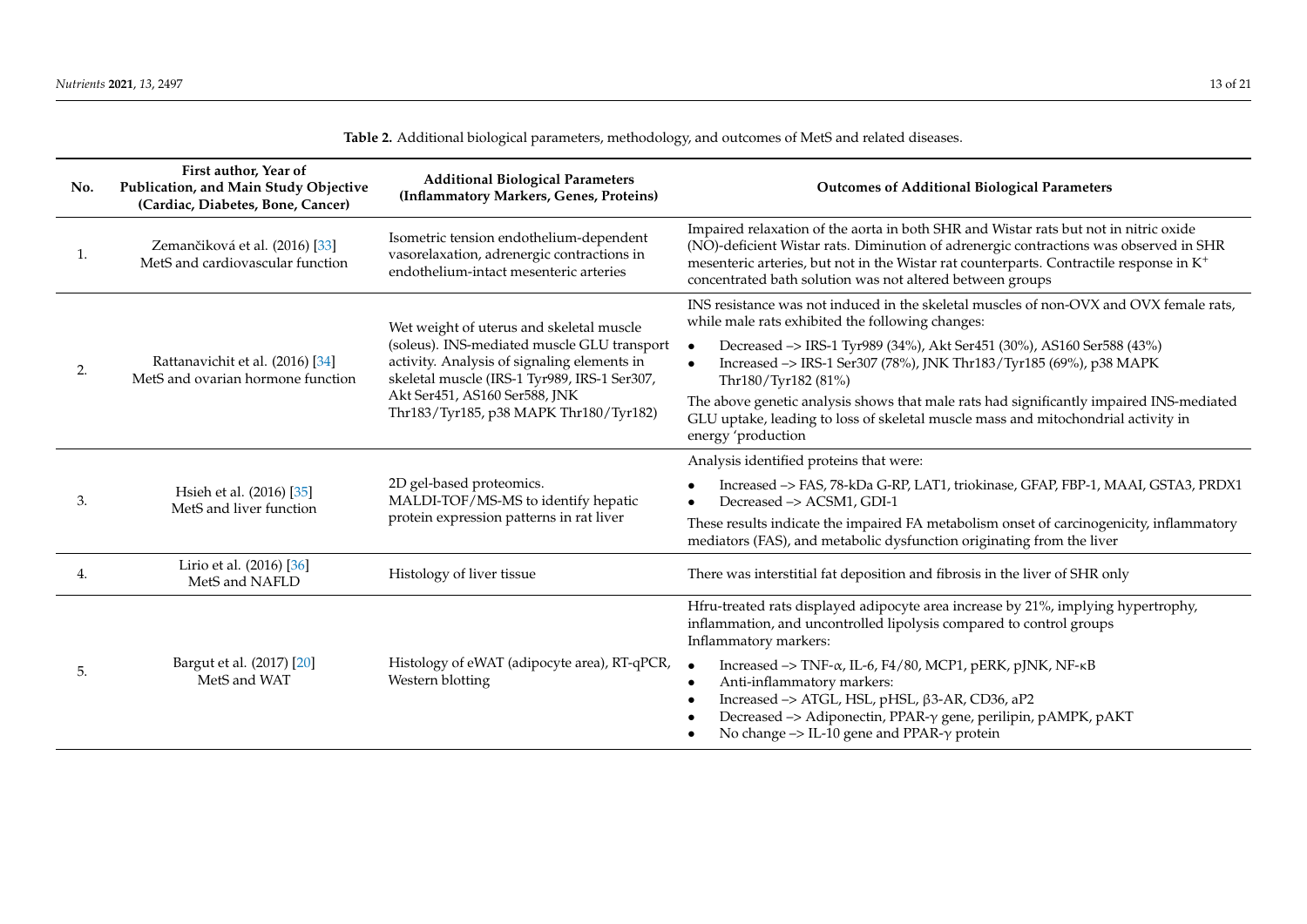| Table 2. Cont. |  |  |
|----------------|--|--|
|----------------|--|--|

| No. | First author, Year of<br>Publication, and Main Study Objective<br>(Cardiac, Diabetes, Bone, Cancer) | <b>Additional Biological Parameters</b><br>(Inflammatory Markers, Genes, Proteins)                                                                                                                                                                             | <b>Outcomes of Additional Biological Parameters</b>                                                                                                                                                                                                                                                                                                                                                                                                                                                                                                                                                                                  |
|-----|-----------------------------------------------------------------------------------------------------|----------------------------------------------------------------------------------------------------------------------------------------------------------------------------------------------------------------------------------------------------------------|--------------------------------------------------------------------------------------------------------------------------------------------------------------------------------------------------------------------------------------------------------------------------------------------------------------------------------------------------------------------------------------------------------------------------------------------------------------------------------------------------------------------------------------------------------------------------------------------------------------------------------------|
| 6.  | Bratoeva et al. (2018) [37]<br>MetS and renal function                                              | Histological study of the kidney                                                                                                                                                                                                                               | Proximal and distal section of the tubular region revealed signs of vacuolization and<br>degeneration, respectively. Vascular rupture, scarring, and atherosclerotic manifestations<br>were apparent, but not in the control. The glomeruli and subendothelial layers of blood<br>vessels had nodule formation, shown by positive amyloid stains. These traits show the loss<br>of glomeruli function and vascular deterioration that matched MetS symptoms                                                                                                                                                                          |
| 7.  | Ramos et al. (2017) [38]<br>MetS                                                                    | No additional parameters were observed                                                                                                                                                                                                                         | No additional findings were made                                                                                                                                                                                                                                                                                                                                                                                                                                                                                                                                                                                                     |
| 8.  | Abdelrahman et al. (2018) [21]<br>MetS and inflammatory and<br>oxidative markers                    | Inflammatory markers, oxidative stress and<br>NO in fructose-fed rats: Aortic endothelin-1,<br>plasma and aortic NO, plasma TNF- $\alpha$ , IL-6,<br>plasma superoxide dismutase (SOD), plasma<br>catalase, plasma MDA. Abdominal aorta<br>removed and weighed | When compared to the control, the Hfru group displayed significant levels of:<br>Increased $\rightarrow$ MDA, TNF- $\alpha$ , IL-6, aortic NO, endothelin-1<br>Reduced -> Catalase, SOD<br>These results complement the biochemical parameters that had established progressive<br>inflammation, oxidative damage, and hypertensive disorder                                                                                                                                                                                                                                                                                         |
| 9.  | Ng et al. (2018) [39]<br>MetS and renal function                                                    | Gene expression study and<br>immunohistochemistry of the liver<br>and kidney                                                                                                                                                                                   | The FR-5 group expressed lower GLUT1, compensated by increased GLUT2 and GLUT9<br>compared to the FR-3 group. Both groups had equally increased SGLT1, SGLT2, renal UA<br>expression, and FA deposition. Increased GLUT9 and UA are correlated to signs of<br>hyperuricemia; SGLT1:SGLT2 imbalance is identified as ineffective sodium-glucose<br>reabsorption function of the kidney. These findings also describe the loss of INS function<br>compensated by SGLT2 INS-independent function of GLU reabsorption                                                                                                                    |
| 10. | Chen et al. (2018) [40]<br>MetS and bladder function                                                | Rat bladder was processed into individual<br>muscle strips for organ bath pharmacological<br>studies. RT-PCR and Western blot analysis of<br>bladder control via genetic and protein<br>expressions of cannabinoid receptor<br>(CB)1/CB2 receptors             | Acetylcholine bladder muscle strip contraction showed statistically insignificant differences<br>between Hfru and control groups. Western blotting showed decreased CB1/CB2 protein<br>levels following MetS diet induction. Similarly, RT-PCR showed that CB1/CB2 mRNA was<br>decreased significantly in the fructose group. These outcomes signify the loss of the<br>homeostatic role of CB1 and CB2, affecting the parasympathetic stimulus for bladder<br>function, as observed in the MetS model                                                                                                                               |
| 11. | Gambaro et al. (2018) [22]<br>MetS and adipocyte function                                           | Metabolic mRNA analysis of adipose tissue.<br>Histological analysis of adipose tissue                                                                                                                                                                          | In both periods (6 and 10 weeks), there was increased eWAT; decreased adiponectin, IL-6,<br>IL-10, TNF-a, CD206; and hypertrophy and parenchymatous degeneration of hepatocytes.<br>Only the 10-week group had decreased Il-10 and Il-1b, with instances of lipid accumulation<br>foci in histological sections compared to the 6-week group. These findings show that the<br>accumulation of fat mass increased proportionally to the feeding duration. It stimulated<br>inflammatory macrophages (M1) and decreased the anti-inflammatory response, leading to<br>liver damage and loss of function in the diet-induced MetS model |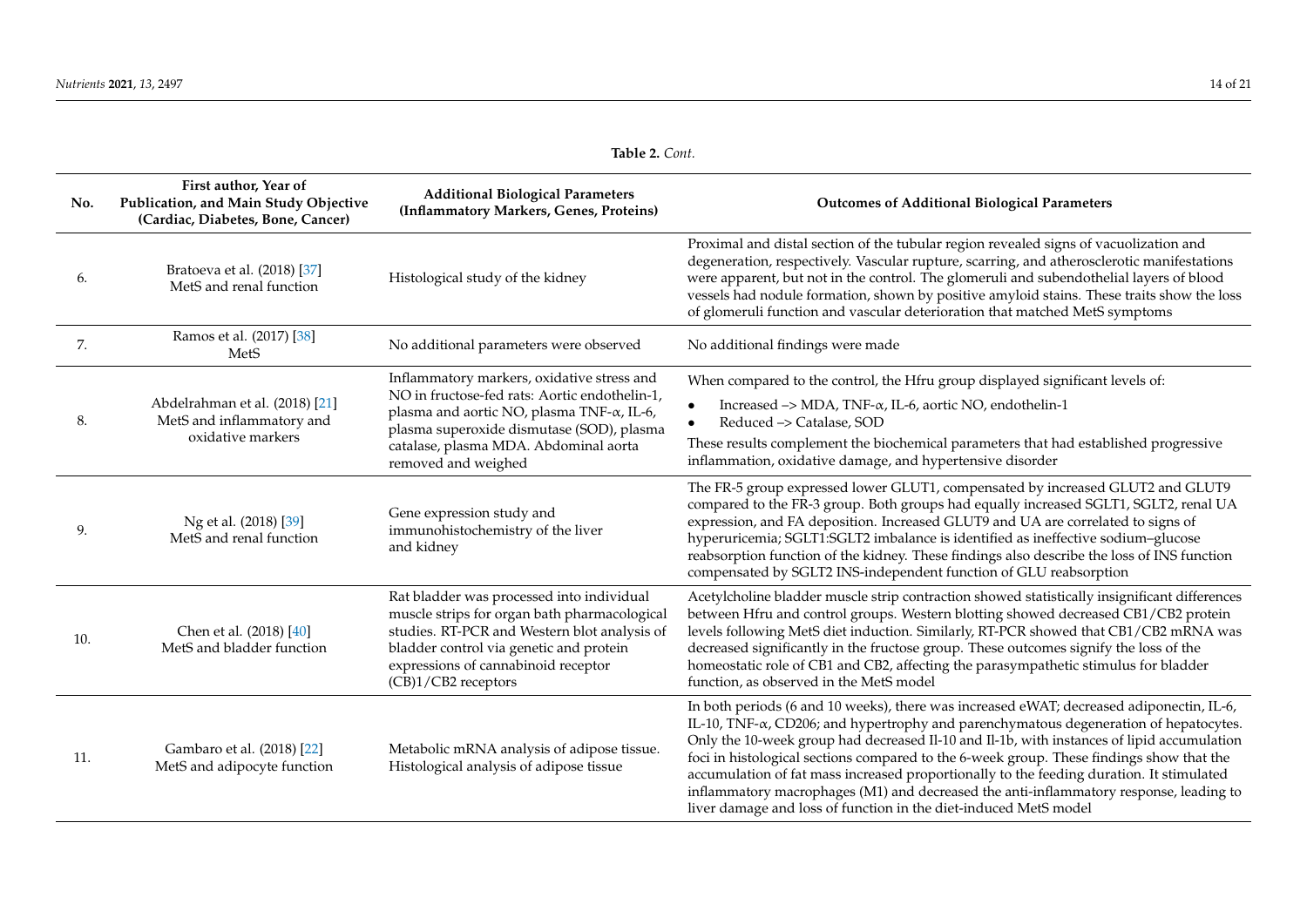| <b>Table 2.</b> Cont. |  |
|-----------------------|--|
|-----------------------|--|

| No. | First author, Year of<br>Publication, and Main Study Objective<br>(Cardiac, Diabetes, Bone, Cancer) | <b>Additional Biological Parameters</b><br>(Inflammatory Markers, Genes, Proteins)                                                                                                                                                                             | <b>Outcomes of Additional Biological Parameters</b>                                                                                                                                                                                                                                                                                                                                                                                                                                                                                                                                                                                                                                                                                                                                                                                                                                                                                                                                                                                        |  |
|-----|-----------------------------------------------------------------------------------------------------|----------------------------------------------------------------------------------------------------------------------------------------------------------------------------------------------------------------------------------------------------------------|--------------------------------------------------------------------------------------------------------------------------------------------------------------------------------------------------------------------------------------------------------------------------------------------------------------------------------------------------------------------------------------------------------------------------------------------------------------------------------------------------------------------------------------------------------------------------------------------------------------------------------------------------------------------------------------------------------------------------------------------------------------------------------------------------------------------------------------------------------------------------------------------------------------------------------------------------------------------------------------------------------------------------------------------|--|
| 12. | Subramani et al. (2019) [41]<br>MetS                                                                | Oxidative stress measurement (TBARS, SOD).<br>Rat nuclear factor kappa B (NF-KB).<br>Histopathology of the liver and heart                                                                                                                                     | The Hfru group had significantly increased TBARS and decreased SOD but<br>non-significantly increased NF-KB compared to the control diet groups. The Hfru group<br>had fatty infiltration, with micro- and macrovesicular hepatic steatosis and hypertrophied<br>heart compared to the control groups. These results show the effect of MetS that leads to a<br>hypertrophic heart to circulate and compensate for atherosclerosis and other loss of<br>function. Fructose feeding accumulated fatty deposition and ROS and inflammatory<br>cytokine secretion, leading to dyslipidemia of the liver                                                                                                                                                                                                                                                                                                                                                                                                                                       |  |
| 13. | Fakhoury-Sayegh et al. (2019) [23]<br>MetS with hepatic, renal, and<br>pancreatic function          | Oxidative stress (MDA). Serum adiponectin<br>levels. Inflammatory markers (TNF- $\alpha$ and<br>IL-6). Histopathology examinations of the<br>liver, kidney, pancreas, and epididymal<br>fat pads                                                               | Adiponectin levels decreased in group 2 and 3 (20% and 30% Hfru, respectively). MDA<br>levels decreased in all groups except group 2. TGL, TNF-α, and IL-6 were not significant<br>between the fructose groups and control after 16 weeks. The control and group 2 and 3 had<br>minor signs of microvesicular steatosis. Only group 4 (30% Hfru) presented milder<br>microvacuolar steatosis. Necroinflammation and fibrosis were absent from all groups, but<br>perisinusoidal fibrosis was apparent (>20%) in group 3 and 4. Group 3 and 4 kidneys<br>showed mild renal inflammation (>60%) and lower glomerulosclerosis and interstitial renal<br>fibrosis. The pancreas did not show hyperplasia or hypertrophy of the islets of Langerhans.<br>Islet distribution, size, and shape were not altered or fibrotic. After 16-week Hfru<br>intervention, the onset of liver fibrosis and kidney failure were proportional to Hfru dosage.<br>INS function and histopathology of the pancreas were unchanged, thus<br>remaining functional |  |
| 14. | Zhang et al. (2020) [42]<br>MetS and genetically different M.<br><i>musculus</i> strains            | RNA sequencing of the hypothalamus, liver,<br>and mWAT to determine the key drivers in<br>liver function to validate strain individuality<br>properties. Subsequently, deduce<br>differentially expressed genes (DEGs) in the<br>hypothalamus, liver, and WATs | Strain-specific DEGs were discovered, as DBA mice represented the largest volumes in all<br>three tissues for lipid metabolism. However, some overlapping DEGs did not show strain<br>specificity but were affected by fructose metabolism. The categories were:<br>Xenobiotic stimulus (Gstp1, Ephx1, Gstm1)<br>2.<br>Organic cyclic compounds (Abca1, Id3, Abat)<br>3.<br>Metabolic processes (Abca1, Htatip2, Grhpr, Nudt7)<br>Transcriptional regulation (Ier5, Jun, Id3)<br>4.<br>Immune modulation (Cd200)<br>5.                                                                                                                                                                                                                                                                                                                                                                                                                                                                                                                     |  |
| 15. | Mustafa et al. (2020) [43]<br>MetS                                                                  | No additional parameters were observed                                                                                                                                                                                                                         | No additional findings were made                                                                                                                                                                                                                                                                                                                                                                                                                                                                                                                                                                                                                                                                                                                                                                                                                                                                                                                                                                                                           |  |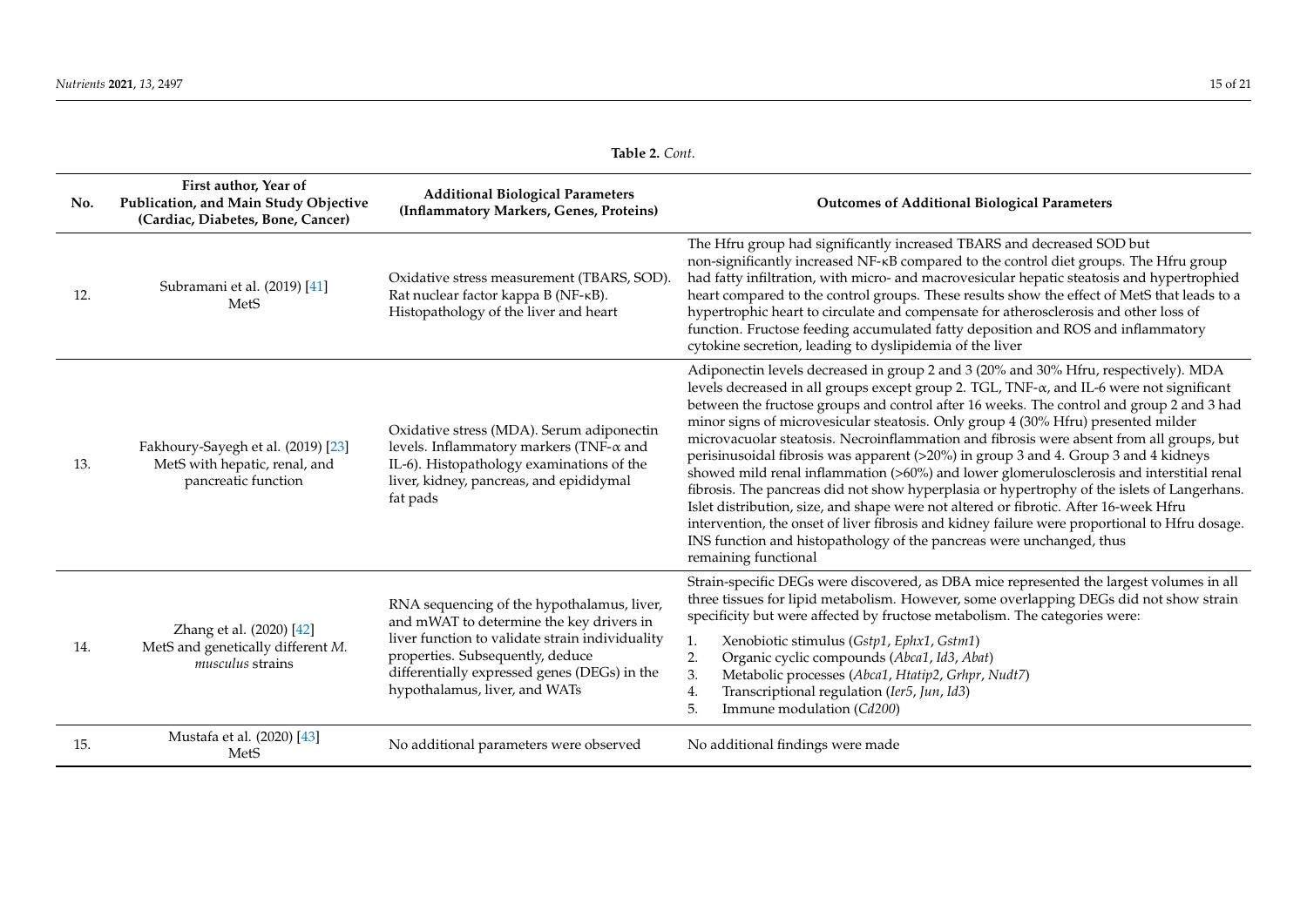| Table 2. Cont. |  |  |
|----------------|--|--|
|----------------|--|--|

| No. | First author, Year of<br>Publication, and Main Study Objective<br>(Cardiac, Diabetes, Bone, Cancer) | <b>Additional Biological Parameters</b><br>(Inflammatory Markers, Genes, Proteins)                                                                                                                  | <b>Outcomes of Additional Biological Parameters</b>                                                                                                                                                                                                                                                                                                                                                                                                                                                                                                                                                                                                                                                                                |
|-----|-----------------------------------------------------------------------------------------------------|-----------------------------------------------------------------------------------------------------------------------------------------------------------------------------------------------------|------------------------------------------------------------------------------------------------------------------------------------------------------------------------------------------------------------------------------------------------------------------------------------------------------------------------------------------------------------------------------------------------------------------------------------------------------------------------------------------------------------------------------------------------------------------------------------------------------------------------------------------------------------------------------------------------------------------------------------|
| 16. | Ferreira-Santos et al. (2020) [44]<br><b>MetS</b>                                                   | Morphometric determinations (LVH, liver,<br>adiposity measurement). Histological studies<br>(liver and rWAT). Vascular reactivity.<br>Oxidative stress (superoxide anion and<br>lipid peroxidation) | LVH, liver index, oxidative stress, and adiposity increased significantly in the fructose<br>group compared to the control. Histological staining showed morphological alterations in<br>hepatocytes and adipocytes. The liver of fructose-fed rats had lipid accumulation.<br>Endothelial dysfunction manifested from the reduced relaxation in response to<br>acetylcholine (Ach) in the aortic and mesenteric rings of the fructose group. A Hfru diet<br>facilitated liver steatosis and hypertension due to stiff endothelial contraction and<br>lipid-derived oxidative damage to metabolic organs                                                                                                                           |
| 17. | Kitagawa et al. (2020) [45]<br>MetS                                                                 | Serum vitamin E; relative vitamin E and lipid<br>peroxide (LPO) concentrations of the heart,<br>liver, kidney, skeletal muscle (SM); WAT                                                            | Liver, kidney, heart, and SM vitamin E content were significantly higher in the fructose<br>group than in the control by 2 weeks. However, vitamin E in WAT was significantly lower<br>in the fructose group, which continued on a downward trend until 6 weeks. Heart, WAT,<br>and liver LPO increased and achieved statistical significance by 6 weeks. Vitamin E plays a<br>pivotal role in antioxidative responses, which was hampered by MetS induced by a Hfru<br>diet. This accrued damage in the heart, liver, and organs surrounded by WAT                                                                                                                                                                                |
| 18. | Kim et al. (2020) [46]<br>MetS and adrenal function                                                 | Hormone levels (serum renin, angiotensin<br>[Ang] II, aldosterone). Histological analysis of<br>the kidney and adrenal gland. RT-qPCR (Ren,<br>Atlar, Atlbr, Ace, At2, Agt, Gapdh)                  | Serum levels of renin and Ang II were significantly elevated by fructose supplementation.<br>Fructose intake increased expression of $Agt$ in the liver and $Ace$ in the lungs. Fructose intake<br>increased AT1R and Ang I protein levels in the kidney. Histological examination showed no<br>significant effect on collagen deposition and fibrosis, which would have appeared blue<br>upon trichrome staining. The fluctuation of the adrenal metabolites above affected the lung,<br>kidney, and liver functions. Hence, the fructose diet disrupted pulmonary, hepatic, and<br>renal function by altering the adrenal maintenance of vascular properties crucial for<br>biochemical homeostasis and nutrient supplementation |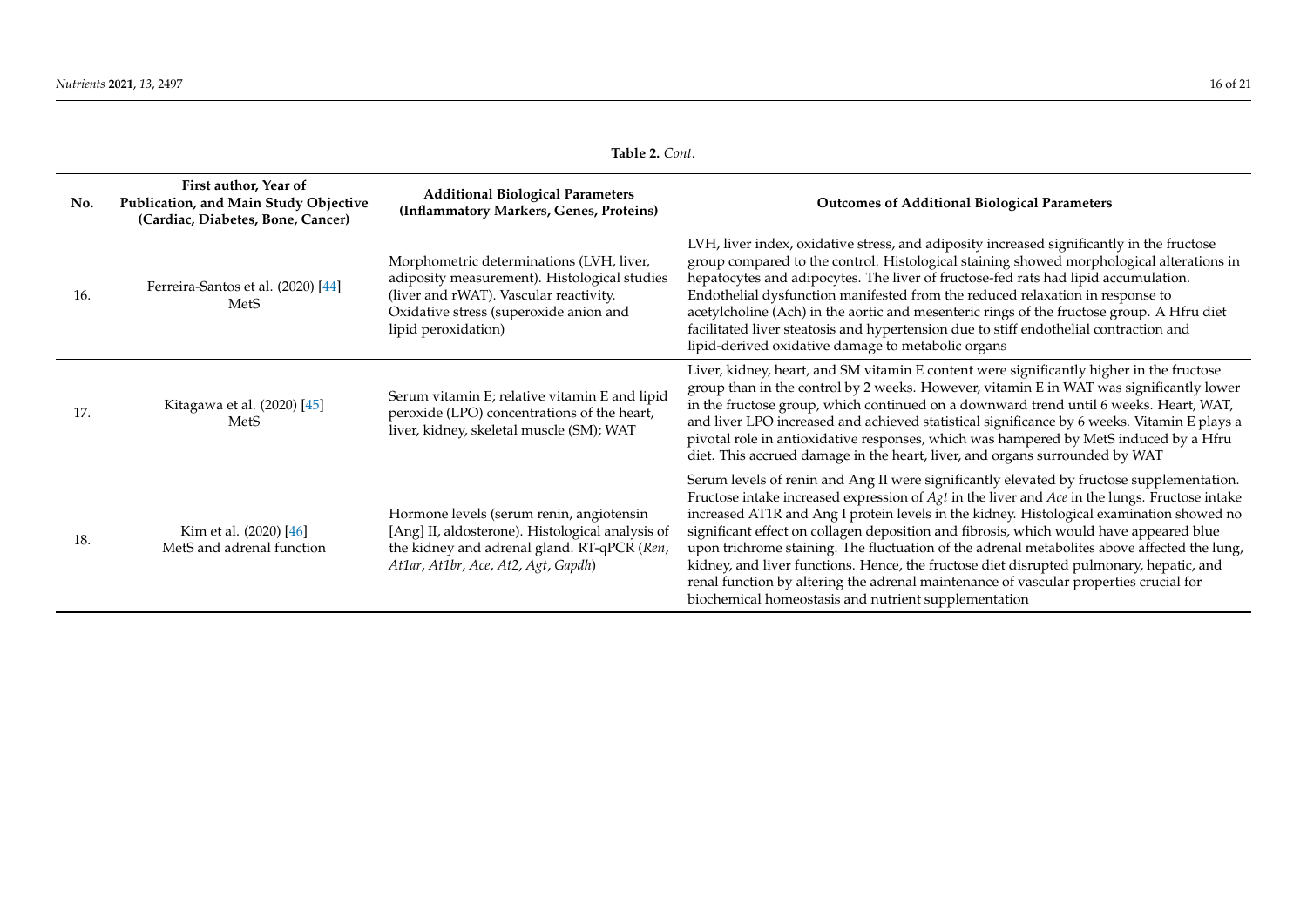| <b>Table 5.</b> Durations of Meto induction to physiological and biochemical outcomes of Meto. |                           |                                                          |                                             |                                                                         |                                                 |                                                               |                                                                           |                                              |  |
|------------------------------------------------------------------------------------------------|---------------------------|----------------------------------------------------------|---------------------------------------------|-------------------------------------------------------------------------|-------------------------------------------------|---------------------------------------------------------------|---------------------------------------------------------------------------|----------------------------------------------|--|
| Physiological and Biochemical Parameters of MetS                                               |                           |                                                          |                                             |                                                                         |                                                 |                                                               |                                                                           |                                              |  |
| <b>Duration of MetS</b><br><b>Induction</b> (weeks)                                            | References of<br>Study(s) | Increased BW,<br>Length or<br>Abdominal<br>Circumference | Increased<br>Organ or<br><b>Tissue Mass</b> | <b>Increased Caloric</b><br>Intake<br>(Hyperphagia,<br>Hyperleptinemia) | <b>High Blood</b><br>Pressure<br>(Hypertension) | <b>High Blood</b><br><b>Glucose Levels</b><br>(Hyperglycemia) | Dyslipidemia<br>(Hypertriglyc-<br>eridemia,<br>Hypercholes-<br>terolemia) | Hyperinsulinemia<br>or Insulin<br>Resistance |  |
|                                                                                                | [45, 46]                  |                                                          |                                             |                                                                         |                                                 |                                                               |                                                                           |                                              |  |
|                                                                                                | [20]                      |                                                          |                                             |                                                                         |                                                 |                                                               |                                                                           |                                              |  |
|                                                                                                | [38, 45]                  |                                                          |                                             |                                                                         |                                                 |                                                               |                                                                           |                                              |  |
|                                                                                                | <b>21</b>                 |                                                          |                                             |                                                                         |                                                 |                                                               |                                                                           |                                              |  |
|                                                                                                | [22, 34, 36, 41, 43, 45]  |                                                          |                                             |                                                                         |                                                 |                                                               |                                                                           |                                              |  |
|                                                                                                | [33, 38]                  |                                                          |                                             |                                                                         |                                                 |                                                               |                                                                           |                                              |  |
|                                                                                                | $[22]$                    |                                                          |                                             |                                                                         |                                                 |                                                               |                                                                           |                                              |  |
|                                                                                                | [38, 39, 42, 44]          |                                                          |                                             |                                                                         |                                                 |                                                               |                                                                           |                                              |  |
|                                                                                                | [39]                      |                                                          |                                             |                                                                         |                                                 |                                                               |                                                                           |                                              |  |
| 16                                                                                             | [23, 35, 37]              |                                                          |                                             |                                                                         |                                                 |                                                               |                                                                           |                                              |  |
|                                                                                                | [39]                      |                                                          |                                             |                                                                         |                                                 |                                                               |                                                                           |                                              |  |

**Table 3.** Durations of MetS induction to physiological and biochemical outcomes of MetS.

( $/$ ) = statistically significant results, ( $p$  < 0.05); (X) = statistically non-significant results ( $p$  > 0.05); (O) = test parameter unavailable or not assessed in study(s).

## **Table 4.** Concentration of types of fructose diet to physiological and biochemical outcomes of MetS.

<span id="page-16-0"></span>

|                              | References of Study(s) |                         | Physiological and Biochemical Parameters of MetS         |                                                |                                                                         |                                                 |                                                           |                                                                           |                                              |  |
|------------------------------|------------------------|-------------------------|----------------------------------------------------------|------------------------------------------------|-------------------------------------------------------------------------|-------------------------------------------------|-----------------------------------------------------------|---------------------------------------------------------------------------|----------------------------------------------|--|
| Conc. of<br>Fructose $(\% )$ | Solution               | Pellet                  | Increased BW,<br>Length or<br>Abdominal<br>Circumference | Increased<br>Organ or<br>Tissue<br><b>Mass</b> | <b>Increased Caloric</b><br>Intake<br>(Hyperphagia,<br>Hyperleptinemia) | <b>High Blood</b><br>Pressure<br>(Hypertension) | <b>High Blood</b><br>Glucose<br>Levels<br>(Hyperglycemia) | Dyslipidemia<br>(Hypertriglyc-<br>eridemia,<br>Hypercholes-<br>terolemia) | Hyperinsulinemia<br>or Insulin<br>Resistance |  |
|                              | 42]                    |                         |                                                          |                                                |                                                                         |                                                 |                                                           |                                                                           |                                              |  |
|                              | [33, 34, 36]           | 20                      |                                                          |                                                |                                                                         |                                                 |                                                           |                                                                           |                                              |  |
| 20                           | [22, 38]               |                         |                                                          |                                                |                                                                         |                                                 |                                                           |                                                                           |                                              |  |
| 30                           |                        | 23                      |                                                          |                                                |                                                                         |                                                 |                                                           |                                                                           |                                              |  |
| 40                           | [43]                   |                         |                                                          |                                                |                                                                         |                                                 |                                                           |                                                                           |                                              |  |
| 45.43                        |                        |                         |                                                          |                                                |                                                                         |                                                 |                                                           |                                                                           |                                              |  |
| 60                           |                        | $[21, 35, 39 - 41, 45]$ |                                                          |                                                |                                                                         |                                                 |                                                           |                                                                           |                                              |  |
| 66                           |                        |                         |                                                          |                                                |                                                                         |                                                 |                                                           |                                                                           |                                              |  |

<span id="page-16-1"></span>(*/*) = statistically significant results,  $(p < 0.05)$ ; (X) = statistically non-significant results  $(p > 0.05)$ ; (O) = test parameter unavailable or not assessed in study(s).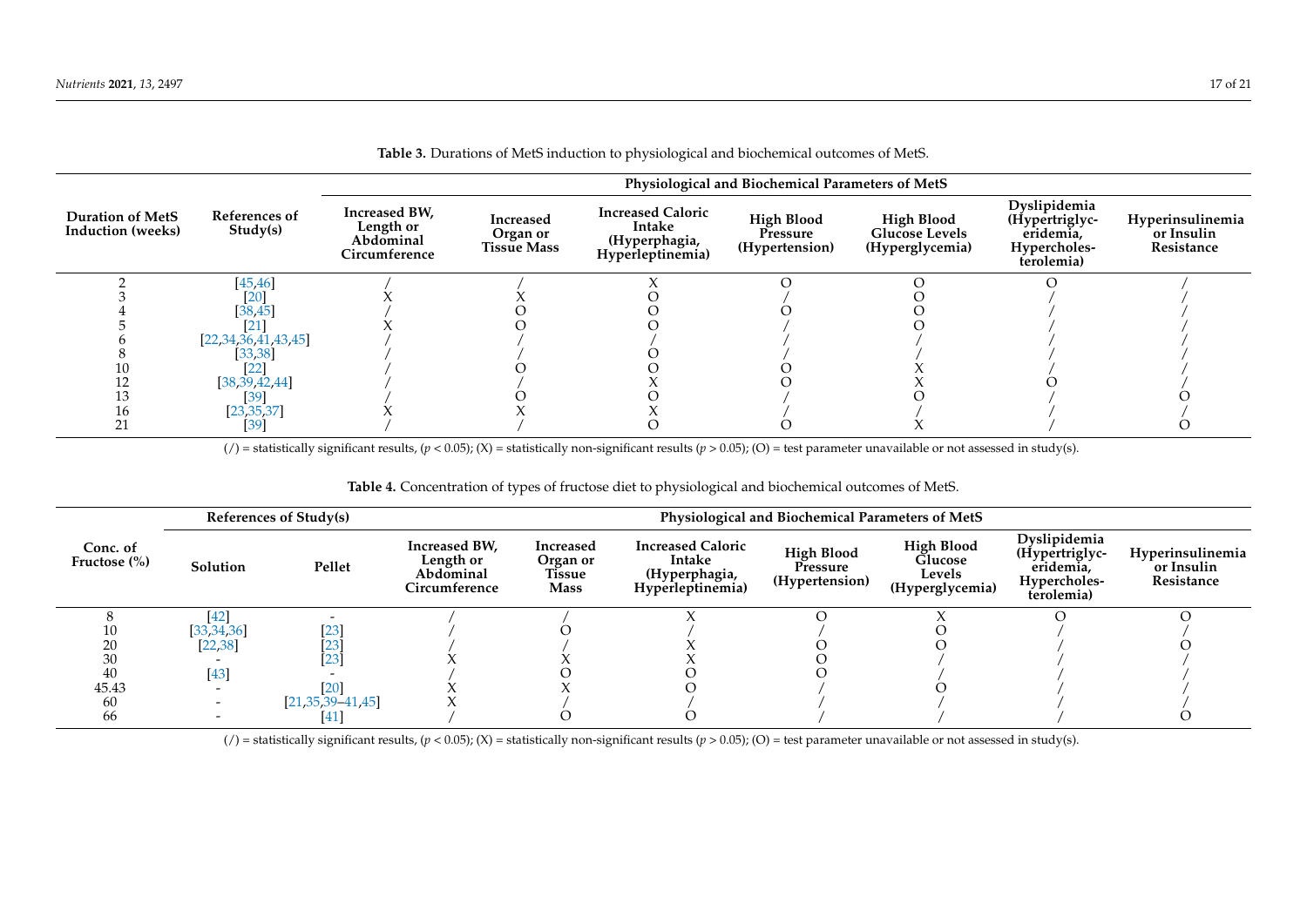## *3.3. Duration and Dosage of High-Fructose Diet*

## 3.3.1. Period of MetS Induction in Animal Models

The 6-week duration was the protocol duration with the greatest frequency in studies on MetS induction (Table [3\)](#page-16-0). Additionally, the outcomes of the six 6-week studies achieved all categories of the MetS physiological and biochemical parameters listed in Table [1](#page-5-0) [\[22](#page-19-36)[,34](#page-19-33)[,36,](#page-19-27)[41](#page-19-29)[,43,](#page-19-30)[45\]](#page-20-7). Logically, prolonged induction of a MetS diet would have common outcomes, as it is described as a chronic induced syndrome, deteriorating over time. However, Tables [1](#page-5-0) and [3](#page-16-0) show that prolonged duration does not achieve several factors such as body mass, organ or tissue mass, and hyperglycemia. Another confounding variable is that species, sex, and fructose diet dosage were not considered. Upon cross-factoring, the outcomes of these three factors were identical to that of studies discussing species differences, specifically Wistar rats [\[21,](#page-19-31)[33,](#page-19-26)[38,](#page-19-28)[44](#page-20-6)[,45\]](#page-20-7). This highlights the importance of strain selection and the predisposition of the strains to diet-induced obesity and MetS symptoms.

## 3.3.2. Concentration of Fructose Diet for Inducing MetS

A high-fructose diet is a part of the triad that includes species and duration for inducing MetS. The selection of fructose concentration is often an overlooked preparation, as intake in rats relies more on palatability and ease of access over satiation levels [\[53,](#page-20-11)[54\]](#page-20-12). These special diets are noticeably difficult to solidify and may be unappealing to the rats if produced in private or non-commercially. However, fructose dissolved in water did not pose difficulties, as hydration has greater importance over hunger. The natural ability of rats to resist hunger and persist in harsh environments differs from that of humans and may be a confounding variable by limiting the induction of MetS via DIO [\[9,](#page-18-8)[54\]](#page-20-12). Table [4](#page-16-1) shows that the most reliable concentrations for solution- and pellet-based high-fructose diets were 40% and 66%, respectively [\[41](#page-19-29)[,43\]](#page-19-30). These two studies were able to achieve all MetS determinant parameters, although they did not incorporate all aspects thereof, such as organ or tissue mass, caloric intake, blood glucose levels, and insulin resistance. However, Table [1](#page-5-0) shows that a 60% fructose-based diet encompassed all categories of MetS and achieved all but one: increased BW, length, or abdominal circumference [\[21,](#page-19-31)[35,](#page-19-37)[39,](#page-19-34)[40,](#page-19-38)[45\]](#page-20-7). Of those five articles, only one reported visibly increased BW, but it was not statistically significant [\[35\]](#page-19-37). However, this challenge from the individual study could be subjective; hence, 60% fructose pellets might be deemed equally competent to the single-study 66% fructose pellets [\[41\]](#page-19-29). Arguably, another factor to consider is the price of pellets, which is much higher than that of crystalline fructose. These special diet pellets can be made with economically viable ingredients, although this may require further optimization, while purchasing commercial diets may not be a sustainable cost for long-term studies. Crystalline fructose in water is, however, an inexpensive and manageable source.

This review was performed emphasizing a fructose diet exerting physiological and biochemical changes that lead to MetS manifestation. An abundance of experimental protocols utilize high-carbohydrate diet, high-fat diet, and sucrose water (or a combination thereof). Whether these are superior to a pure-fructose diet has not been reviewed here and may serve as an alternative. Carvajal et al. reviewed different diets for inducing MetS in 2020 [\[9\]](#page-18-8). Their review could serve as a reference for analyzing the nutritional properties of single or combination high-fat, -sugar, and -salt pellets. Other aspects have not been discussed, such as MetS models in other species. Although rodents are extensively used in scientific research, it is likely due to less restrictive ethics approval. Other mammalian models, such as felines, canines, leporids, swine, equines, and hominoids, may not benefit from this review. Hence, we suggest selecting from the available animal models before proceeding to protocol induction and optimization.

## **4. Conclusions**

The best represented rodent species are SD rats and/or SHR and C57BL/6J mice. Ideally, the rodent subjects should be male to exclude the protective nature of female hormones against MetS development, or sex may otherwise be justified in female-specific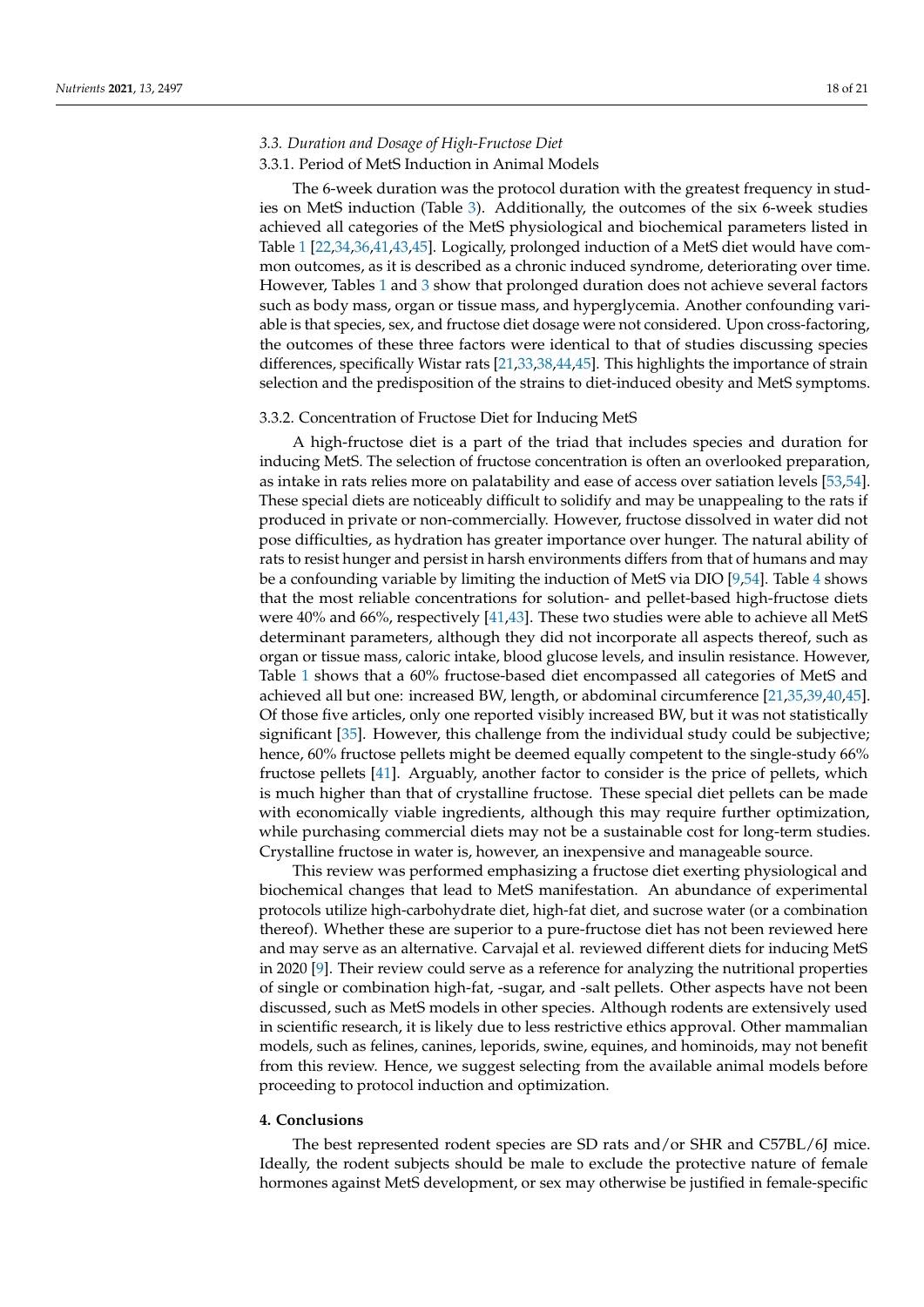studies. A study duration of  $\geq$ 6 weeks is optimal. The fructose concentration is dictated by the method of feeding, which varies with the researcher's ability to produce or procure pellets. Otherwise, 40% fructose water or 60% fructose pellets yield the best outcomes. Lastly, MetS is often studied in parallel or related to selected diseases. General parameters should encompass MetS prognosis of obesity, hypertension, hyperglycemia, hypertriglyceridemia, dyslipidemia, and insulin resistance. Here, we have tabulated the specific study parameters factored by MetS, and these parameters should be considered when planning studies involving MetS.

**Author Contributions:** Conceptualization, A.M.L.C., A.M.H.N. and Y.L.; Methodology, A.M.L.C. and Y.L.; Validation, A.M.L.C. and Y.L.; Formal Analysis, A.M.L.C.; Investigation, A.M.L.C.; Data Curation, A.M.L.C. & Y.L.; Writing—Original Draft Preparation, A.M.L.C.; Writing—Review & Editing, all authors. Visualization, all authors. Supervision, Y.L., M.H.M.Y. and A.M.H.N.; Project Administration, Y.L.; Funding Acquisition, Y.L. and A.M.H.N. All authors have read and agreed to the published version of the manuscript.

**Funding:** This work was supported by grants by Ming Medical Sdn. Bhd. (FF-2020-469) and Universiti Kebangsaan Malaysia (FF-2020-469/1 and DPK-2021-006).

**Institutional Review Board Statement:** Not applicable.

**Informed Consent Statement:** Not applicable.

**Data Availability Statement:** Not applicable.

**Conflicts of Interest:** The authors declare no conflict of interest. The granting agencies played no role in activities pertaining to the execution of the study and the submission of the manuscript.

#### **References**

- <span id="page-18-0"></span>1. Vague, J.; Jouve, A.; Delaage, M.; Teitelbaum, M. *Les Relations de L'obesite et de L'arteriosclerose*; Documentation scientifique Guigoz: Basel, Germany, 1958; Volume 41, pp. 1–20.
- <span id="page-18-1"></span>2. Haller, H.; Hanefeld, M. Synoptische Betrachtung Metabolischer Risikofaktoren. In *Lipidstoffwechselstörungen*; Haller, H., Hanefeld, M., Jaross, W., Eds.; Gustav Fischer Verlag: Jena, Germany, 1975; pp. 254–264.
- <span id="page-18-2"></span>3. World Health Organization: Obesity and Overweight. April 2020. Available online: [https://www.who.int/news-room/fact](https://www.who.int/news-room/fact-sheets/detail/obesity-and-overweight)[sheets/detail/obesity-and-overweight](https://www.who.int/news-room/fact-sheets/detail/obesity-and-overweight) (accessed on 18 January 2021).
- <span id="page-18-3"></span>4. International Diabetes Federation: Diabetes Facts and Figures. 2 February 2020. Available online: [https://www.idf.org/](https://www.idf.org/aboutdiabetes/what-is-diabetes/facts-figures.html) [aboutdiabetes/what-is-diabetes/facts-figures.html](https://www.idf.org/aboutdiabetes/what-is-diabetes/facts-figures.html) (accessed on 18 January 2021).
- <span id="page-18-4"></span>5. Li, Y.; Zhao, L.; Yu, D.; Wang, Z.; Ding, G. MetS prevalence and its risk factors among adults in China: A nationally representative cross-sectional study. *PLoS ONE* **2018**, *13*, e0199293.
- <span id="page-18-5"></span>6. Cordain, L.; Eaton, S.B.; Sebastian, A.; Mann, N.; Lindeberg, S.; Watkins, B.A.; O'Keefe, J.H.; Brand-Miller, J. Origins and evolution of the Western diet: Health implications for the 21st century. *Am. J. Clin. Nutr.* **2005**, *81*, 341–354. [\[CrossRef\]](http://doi.org/10.1093/ajcn.81.2.341) [\[PubMed\]](http://www.ncbi.nlm.nih.gov/pubmed/15699220)
- <span id="page-18-6"></span>7. Roche, H.M.; Phillips, C.; Gibney, M.J. The MetS: The crossroads of diet and genetics. *Proc. Nutr. Soc.* **2005**, *64*, 371–377. [\[CrossRef\]](http://doi.org/10.1079/PNS2005445)
- <span id="page-18-7"></span>8. Punthakee, Z.; Goldenberg, R.; Katz, P. Definition, Classification and Diagnosis of Diabetes, Prediabetes and MetS. *Can. J. Diabetes* **2018**, *42*, S10–S15. [\[CrossRef\]](http://doi.org/10.1016/j.jcjd.2017.10.003)
- <span id="page-18-8"></span>9. Carvajal, K.; Rodríguez-Correa, E.; González-Pérez, I.; Clavel-Pérez, P.I.; Contreras-Vargas, Y. Biochemical and nutritional overview of diet-induced MetS models in rats: What is the best choice? *Nutr. Diabetes* **2020**, *10*, 24.
- <span id="page-18-9"></span>10. Fontvieille, A.M.; Faurion, A.; Helal, I.; Rizkalla, S.W.; Falgon, S.; Letanoux, M.; Slama, G. Relative Sweetness of Fructose Compared With Sucrose in Healthy and Diabetic Subjects. *Diabetes Care* **1989**, *12*, 481–486. [\[CrossRef\]](http://doi.org/10.2337/diacare.12.7.481)
- <span id="page-18-13"></span>11. Bantle, J.P. Dietary Fructose and MetS and Diabetes. *J. Nutr.* **2009**, *139*, 1263S–1268S. [\[CrossRef\]](http://doi.org/10.3945/jn.108.098020) [\[PubMed\]](http://www.ncbi.nlm.nih.gov/pubmed/19403723)
- <span id="page-18-10"></span>12. Zargaraan, A.; Kamaliroosta, L.; Seyed Yagoubi, A.; Mirmoghtadaie, L. Effect of Substitution of Sugar by High Fructose Corn Syrup on the Physicochemical Properties of Bakery and Dairy Products: A Review. *Nutr. Food Sci. Res.* **2016**, *3*, 3–11. [\[CrossRef\]](http://doi.org/10.18869/acadpub.nfsr.3.4.3)
- <span id="page-18-11"></span>13. Avena, N.M.; Rada, P.; Hoebel, B.G. Evidence for sugar addiction: Behavioral and neurochemical effects of intermittent, excessive sugar intake. *Neurosci. Biobehav. Rev.* **2008**, *32*, 20–39. [\[CrossRef\]](http://doi.org/10.1016/j.neubiorev.2007.04.019) [\[PubMed\]](http://www.ncbi.nlm.nih.gov/pubmed/17617461)
- <span id="page-18-12"></span>14. Hannou, S.A.; Haslam, D.E.; McKeown, N.M.; Herman, M.A. Fructose metabolism and metabolic disease. *J. Clin. Investig.* **2018**, *128*, 545–555. [\[CrossRef\]](http://doi.org/10.1172/JCI96702)
- <span id="page-18-14"></span>15. Kolderup, A.; Svihus, B. Fructose Metabolism and Relation to Atherosclerosis, Type 2 Diabetes, and Obesity. *J. Nutr. Metab.* **2015**, *2015*, 823081. [\[CrossRef\]](http://doi.org/10.1155/2015/823081) [\[PubMed\]](http://www.ncbi.nlm.nih.gov/pubmed/26199742)
- <span id="page-18-15"></span>16. Tappy, L.; Rosset, R. Health outcomes of a high fructose intake: The importance of physical activity. *J. Physiol.* **2019**, *597*, 3561–3571. [\[CrossRef\]](http://doi.org/10.1113/JP278246) [\[PubMed\]](http://www.ncbi.nlm.nih.gov/pubmed/31116420)
- <span id="page-18-16"></span>17. Sanders, F.W.B.; Griffin, J.L. De novolipogenesis in the liver in health and disease: More than just a shunting yard for glucose. *Biol. Rev.* **2019**, *91*, 452–468. [\[CrossRef\]](http://doi.org/10.1111/brv.12178) [\[PubMed\]](http://www.ncbi.nlm.nih.gov/pubmed/25740151)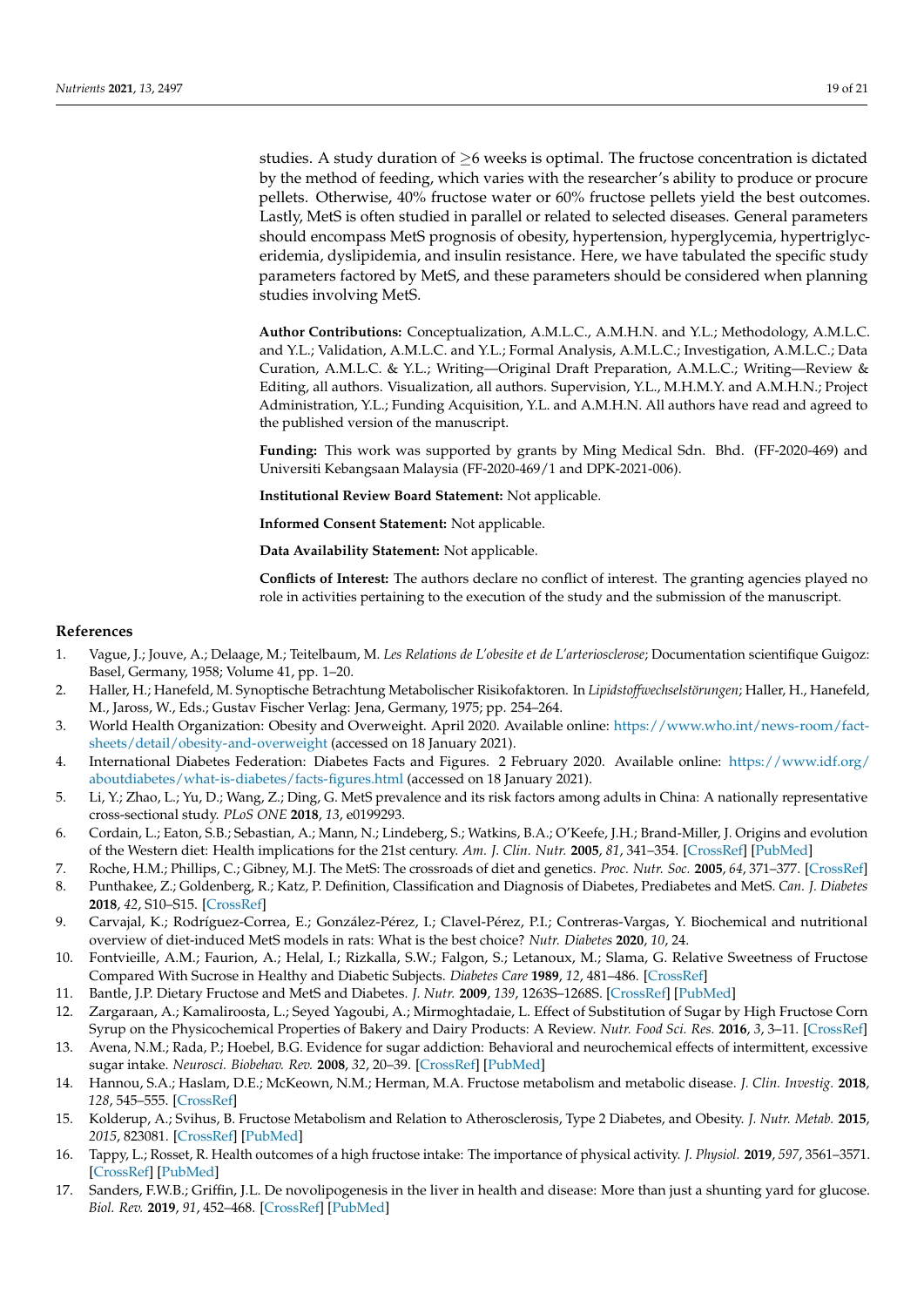- <span id="page-19-23"></span><span id="page-19-21"></span><span id="page-19-18"></span><span id="page-19-15"></span><span id="page-19-0"></span>18. Herman, M.A.; Samuel, V.T. The Sweet Path to Metabolic Demise: Fructose and Lipid Synthesis. *Trends Endocrinol. Metab.* **2016**, *27*, 719–730. [\[CrossRef\]](http://doi.org/10.1016/j.tem.2016.06.005)
- <span id="page-19-1"></span>19. Rizkalla, S.W. Health implications of fructose consumption: A review of recent data. *Nutr. Metab.* **2010**, *7*, 82. [\[CrossRef\]](http://doi.org/10.1186/1743-7075-7-82)
- <span id="page-19-2"></span>20. Bargut, T.C.L.; Santos, L.P.; Machado, D.G.L.; Aguila, M.B.; Mandarim-de-Lacerda, C.A. Eicosapentaenoic acid (EPA) vs. Docosahexaenoic acid (DHA): Effects in epididymal white adipose tissue of mice fed a high-fructose diet. *Prostaglandins Leukot. Essent. Fat. Acids (PLEFA)* **2017**, *123*, 14–24. [\[CrossRef\]](http://doi.org/10.1016/j.plefa.2017.07.004)
- <span id="page-19-31"></span>21. Abdelrahman, A.M.; Al-Suleimani, Y.M.; Ashique, M.; Manoj, P.; Ali, B.H. Effect of infliximab and tocilizumab on fructose-induced hyperinsulinemia and hypertension in rats. *Biomed. Pharmacother.* **2018**, *105*, 182–186. [\[CrossRef\]](http://doi.org/10.1016/j.biopha.2018.05.118)
- <span id="page-19-36"></span>22. Gambaro, S.; Zubiria, M.; Portales, A.; Rey, M.; Rumbo, M.; Giovambattista, A. M1 macrophage subtypes activation and adipocyte dysfunction worsen during prolonged consumption of a fructose rich diet. *J. Nutr. Biochem.* **2018**, *61*, 173–182. [\[CrossRef\]](http://doi.org/10.1016/j.jnutbio.2018.08.004)
- <span id="page-19-11"></span><span id="page-19-3"></span>23. Fakhoury-Sayegh, N.; Trak-Smayra, V.; Sayegh, R.; Haidar, F.; Obeid, O.; Asmar, S.; Khazzaka, A. Fructose threshold for inducing organ damage in a rat model of non-alcoholic fatty liver disease. *Nutr. Res.* **2018**, *62*, 101–112. [\[CrossRef\]](http://doi.org/10.1016/j.nutres.2018.11.003)
- <span id="page-19-12"></span><span id="page-19-4"></span>24. Zhou, J.; Zhang, Q.; Yuan, X.; Wang, J.; Li, C.; Sheng, H.; Qu, S.; Li, H. Association between Metabolic Syndrome and osteoporosis: A meta-analysis. *Bone* **2013**, *57*, 30–35. [\[CrossRef\]](http://doi.org/10.1016/j.bone.2013.07.013)
- <span id="page-19-13"></span><span id="page-19-5"></span>25. Wong, S.K.; Chin, K.Y.; Suhaimi, F.H.; Ahmad, F.; Ima-Nirwana, S. Effects of Metabolic Syndrome on bone mineral density, histomorphometry and remodelling markers in male rats. *PLoS ONE* **2018**, *13*, e0192416. [\[CrossRef\]](http://doi.org/10.1371/journal.pone.0192416) [\[PubMed\]](http://www.ncbi.nlm.nih.gov/pubmed/29420594)
- <span id="page-19-14"></span><span id="page-19-6"></span>26. Wong, S.K.; Chin, K.Y.; Suhaimi, F.H.; Ahmad, F.; Ima-Nirwana, S. The Relationship between Metabolic Syndrome and Osteoporosis: A Review. *Nutrients* **2016**, *8*, 347. [\[CrossRef\]](http://doi.org/10.3390/nu8060347)
- <span id="page-19-16"></span>27. Chin, K.Y.; Chan, C.Y.; Subramaniam, S.; Muhammad, N.; Fairus, A.; Ng, P.Y.; Jamil, N.A.; Aziz, N.A.; Ima-Nirwana, S.; Mohamed, N. Positive association between Metabolic Syndrome and bone mineral density among Malaysians. *Int. J. Med. Sci.* **2020**, *17*, 2585–2593. [\[CrossRef\]](http://doi.org/10.7150/ijms.49030)
- 28. Chow, Y.Y.; Chin, K.Y. The Role of Inflammation in the Pathogenesis of Osteoarthritis. *Mediat. Inflamm.* **2020**, *2020*, 8293921. [\[CrossRef\]](http://doi.org/10.1155/2020/8293921)
- <span id="page-19-17"></span><span id="page-19-7"></span>29. Nur-Vaizura, M.; Soelaiman, I.M.; Chin, K.Y. Are oxidative stress and inflammation mediators of bone loss due to estrogen deficiency? A review of current evidence. *Endocr. Metab. Immune Disord. Drug Targets* **2020**, *20*, 1478–1487.
- <span id="page-19-8"></span>30. Hoyer, S. The aging brain. Changes in the neuronal insulin/insulin receptor signal transduction cascade trigger late-onset sporadic Alzheimer disease (SAD). A Mini-Review. *J. Neural Transm.* **2002**, *109*, 991–1002. [\[CrossRef\]](http://doi.org/10.1007/s007020200082)
- <span id="page-19-19"></span><span id="page-19-9"></span>31. Moreira, P.I.; Santos, M.S.; Seiça, R.; Oliveira, C.R. Brain mitochondrial dysfunction as a link between Alzheimer's disease and diabetes. *J. Neurol. Sci.* **2007**, *257*, 206–214. [\[CrossRef\]](http://doi.org/10.1016/j.jns.2007.01.017) [\[PubMed\]](http://www.ncbi.nlm.nih.gov/pubmed/17316694)
- <span id="page-19-20"></span><span id="page-19-10"></span>32. Zhou, C.; Huang, Y.; Przedborski, S. Oxidative Stress in Parkinson's Disease. *Ann. N. Y. Acad. Sci.* **2008**, *1147*, 93–104. [\[CrossRef\]](http://doi.org/10.1196/annals.1427.023) [\[PubMed\]](http://www.ncbi.nlm.nih.gov/pubmed/19076434)
- <span id="page-19-26"></span><span id="page-19-22"></span>33. Zemančiková, A.; Torok, J. Comparison of high fructose-induced cardiometabolic impairments in two different rat hypertensive models. *Curr. Top. Toxicol.* **2016**, *12*, 25–32.
- <span id="page-19-33"></span><span id="page-19-24"></span>34. Rattanavichit, Y.; Chukijrungroat, N.; Saengsirisuwan, V. Sex differences in the metabolic dysfunction and insulin resistance of skeletal muscle glucose transport following high fructose ingestion. *Am. J. Physiol. -Regul. Integr. Comp. Physiol.* **2016**, *311*, R1200–R1212. [\[CrossRef\]](http://doi.org/10.1152/ajpregu.00230.2016)
- <span id="page-19-37"></span><span id="page-19-25"></span>35. Hsieh, C.C.; Liao, C.C.; Liao, Y.C.; Hwang, L.S.; Wu, L.Y.; Hsieh, S.C. Proteomic changes associated with Metabolic Syndromein a fructose-fed rat model. *J. Food Drug Anal.* **2016**, *24*, 754–761. [\[CrossRef\]](http://doi.org/10.1016/j.jfda.2016.03.005) [\[PubMed\]](http://www.ncbi.nlm.nih.gov/pubmed/28911613)
- <span id="page-19-27"></span>36. Lírio, L.M.; Forechi, L.; Zanardo, T.C.; Batista, H.M.; Meira, E.F.; Nogueira, B.V.; Mill, J.G.; Baldo, M.P. Chronic fructose intake accelerates non-alcoholic fatty liver disease in the presence of essential hypertension. *J. Diabetes Its Complicat.* **2016**, *30*, 85–92. [\[CrossRef\]](http://doi.org/10.1016/j.jdiacomp.2015.10.008)
- <span id="page-19-35"></span>37. Bratoeva, K.; Nikolova, S.; Merdzhanova, A.; Stoyanov, G.S.; Dimitrova, E.; Kashlov, J.; Radanova, M. Association between Serum CK-18 Levels and the Degree of Liver Damage in Fructose-Induced Metabolic Syndrome. *Metab. Syndr. Relat. Disord.* **2018**, *16*, 350–357. [\[CrossRef\]](http://doi.org/10.1089/met.2017.0162) [\[PubMed\]](http://www.ncbi.nlm.nih.gov/pubmed/29989845)
- <span id="page-19-28"></span>38. Ramos, V.W.; Batista, L.O.; Albuquerque, K.T. Effects of fructose consumption on food intake and biochemical and body parameters in Wistar rats. Efeitos do consumo de frutose sobre ingestão alimentar, parâmetros bioquímicos e corporais em ratos Wistar. Revista portuguesa de cardiologia: Orgao oficial da Sociedade Portuguesa de Cardiologia = Portuguese journal of cardiology: An official journal of the Portuguese Society of Cardiology. *Rev. Port Cardiol.* **2017**, *36*, 937–941.
- <span id="page-19-34"></span>39. Ng, H.Y.; Lee, Y.T.; Kuo, W.H.; Huang, P.C.; Lee, W.C.; Lee, C.T. Alterations of Renal Epithelial Glucose and Uric Acid Transporters in Fructose Induced Metabolic Syndrome. *Kidney Blood Press. Res.* **2018**, *43*, 1822–1831. [\[CrossRef\]](http://doi.org/10.1159/000495814)
- <span id="page-19-38"></span>40. Chen, I.H.; Cheng, J.T.; Tong, Y.C. Metabolic Syndrome Induced Bladder Cannabinoid Receptor Changes in the Fructose-Fed Rats. *LUTS Low. Urin. Tract Symptoms* **2017**, *10*, 198–203. [\[CrossRef\]](http://doi.org/10.1111/luts.12156)
- <span id="page-19-29"></span>41. Subramani, B.; Krishnamurthy, B. Effects of Momordica Charantia (Bitter gourd) on Oxidative Stress and Pro-Inflammatory Marker in Metabolic Syndrome Using a High-Fructose Diet Induced Rat Model. *Biomed. Pharmacol. J.* **2019**, *11*, 305–324. [\[CrossRef\]](http://doi.org/10.13005/bpj/1642)
- <span id="page-19-32"></span>42. Zhang, G.; Byun, H.R.; Ying, Z.; Blencowe, M.; Zhao, Y.; Hong, J.; Shu, L.; Krishnan, K.C.; Gomez-Pinilla, F.; Yang, X. Differential metabolic and multi-tissue Transcriptomic responses to fructose consumption among genetically diverse mice. *Biochim. Biophys. Acta (BBA) Mol. Basis Dis.* **2019**, *1866*, 165569. [\[CrossRef\]](http://doi.org/10.1016/j.bbadis.2019.165569)
- <span id="page-19-30"></span>43. Mustafa, N.G.; Hasan, M.K. Biochemical investigation of an experimentally induced Metabolic Syndrome in rats. *Indian J. Anim. Res.* **2020**, *52*, 168–172. [\[CrossRef\]](http://doi.org/10.18805/ijar.B-1028)